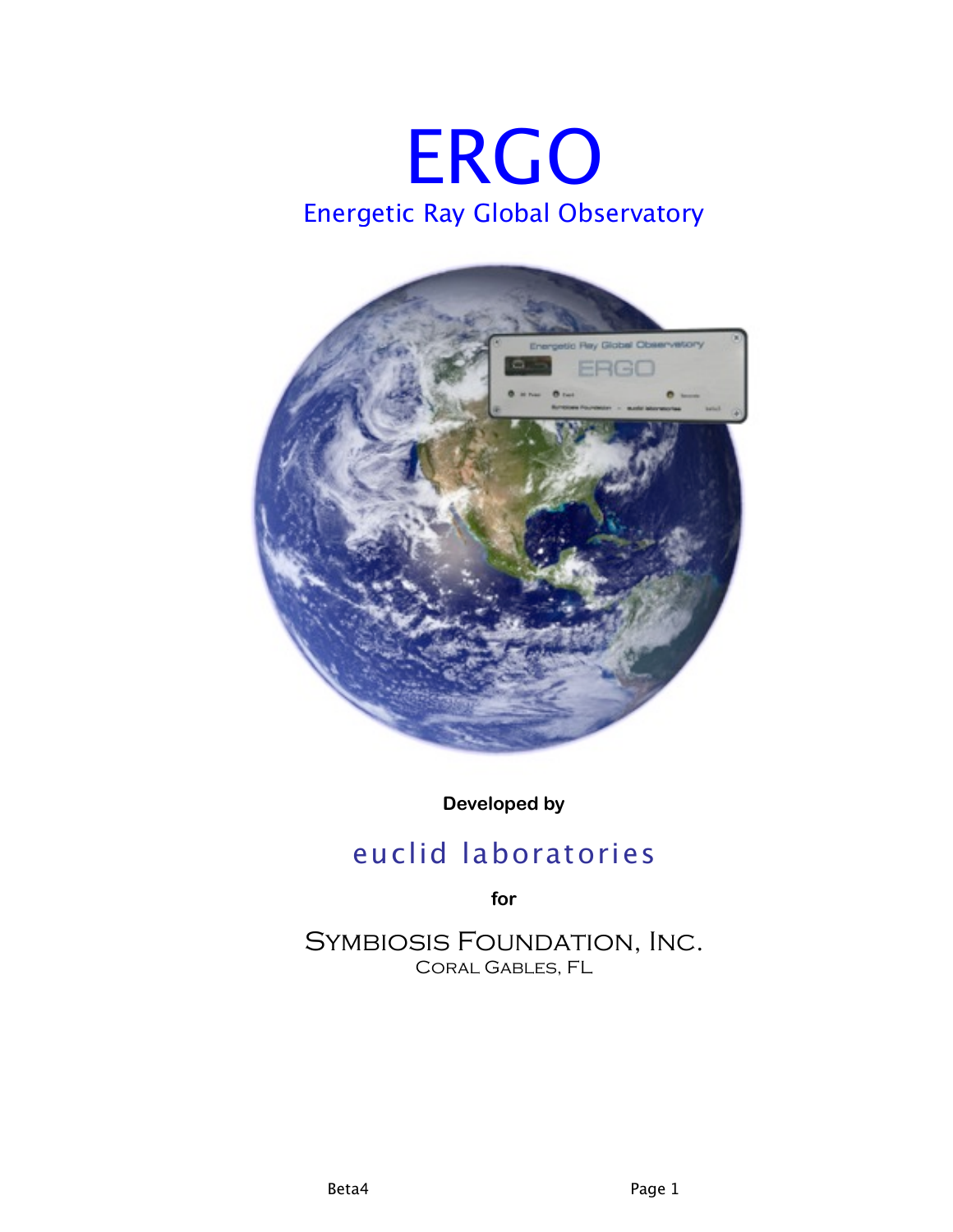# **Contents**

## **Section**

# Page

| 1. Symbiosis Foundation                                   |    | 2  |
|-----------------------------------------------------------|----|----|
| 2. euclid laboratories                                    |    | 4  |
| 3. How ERGO Got Started                                   | 5  |    |
| 4. The Cosmic Ray Background                              | 6  |    |
| 5.ERGO System Operation                                   | 12 |    |
| 6. The World's Largest Telescope                          |    | 13 |
| 7. Construction of ERGO's Pixels                          | 14 |    |
| <b>8.Internet Connectivity</b>                            |    | 18 |
| 9. Opportunities for Data Analysis                        | 19 |    |
| 10.Installation at Your School                            | 20 |    |
| 11. Technical Details, Drawings, and<br><b>Schematics</b> |    | 23 |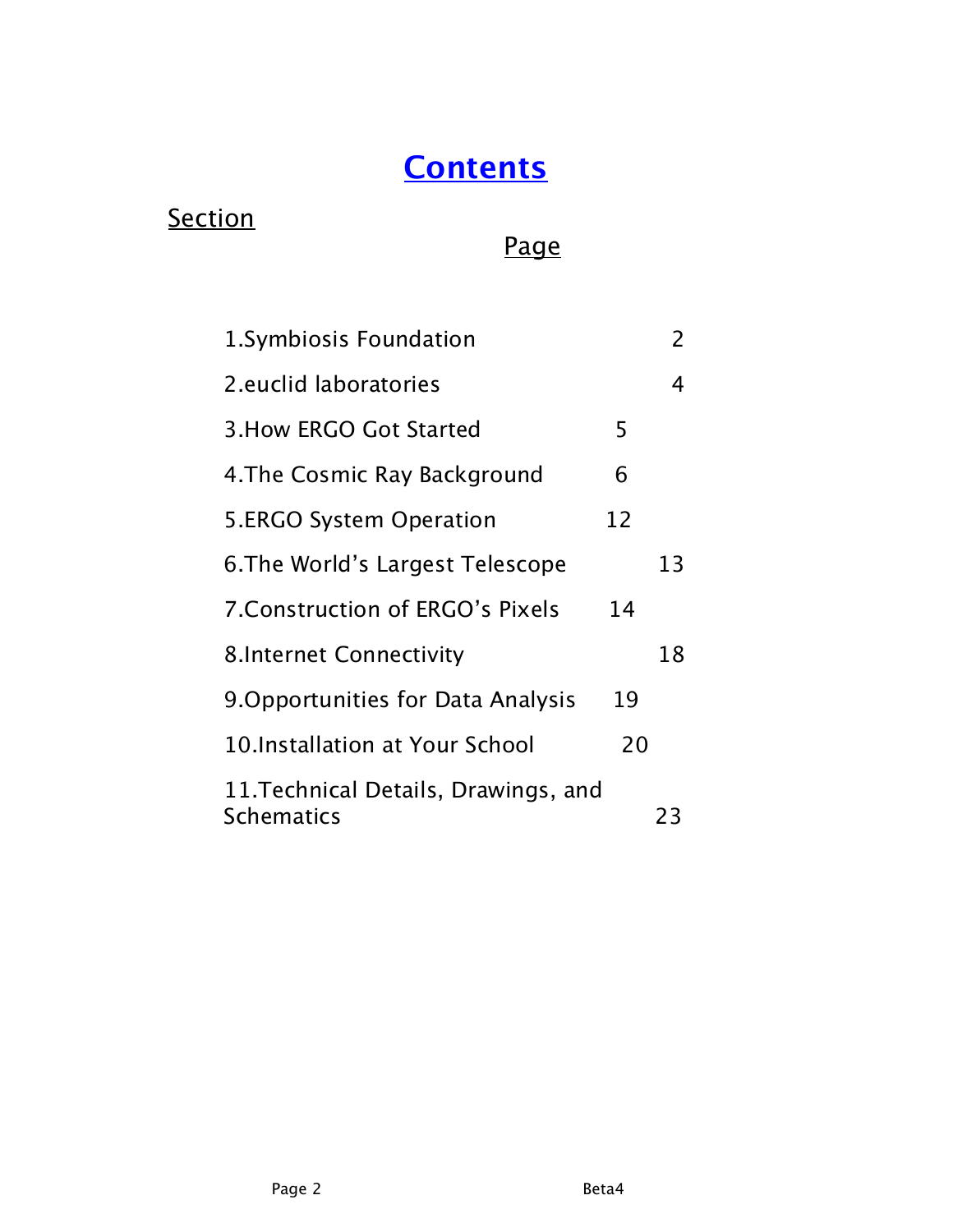# Symbiosis Foundation

9151 Arvida Lane Coral Gables, Florida 33156 Tel: (305) 793-0213 Fax: (305) 668-9236

Dear ERGO Participant,

Symbiosis Foundation, Inc., is a 501(c)(3) private charity incorporated in Florida. The foundation was established in 1993 by the four founders of Symbiosis Corporation to support educational programs in science, technology, engineering, and mathematics. The foundation has sponsored science fairs, contests in robotics and rocketry, museum projects, and educational programs to encourage and reward young men and women who are solving realworld problems by applying science and technology. The foundation is presently run by Tom Bales, President, and Kevin Smith, Chairman.

Symbiosis Foundation is proud to have sponsored: elementary, middle-, and high-school teams in the FIRST Robotics and Lego League competitions; BotsIQ robot combat teams; curricular and extra-curricular elementary science programs; and, museum exhibits such as the Babbage Engine projects at the London Science Museum. We are pleased to have sponsored the Lego League program in Haiti, working with Citadelle Robotics Team from Cap-Hatïen.

Our goal is to make Earth a better place by helping youth discover the excitement and fun of applying science and technology to the problems faced by people the world over. With the ERGO Energetic Ray Global Observatory, we hope to foster worldwide collaboration among students to engage in original scientific research and experience the thrill of discovery.

The Foundation would like to acknowledge the help and parcipation of the following individuals and groups: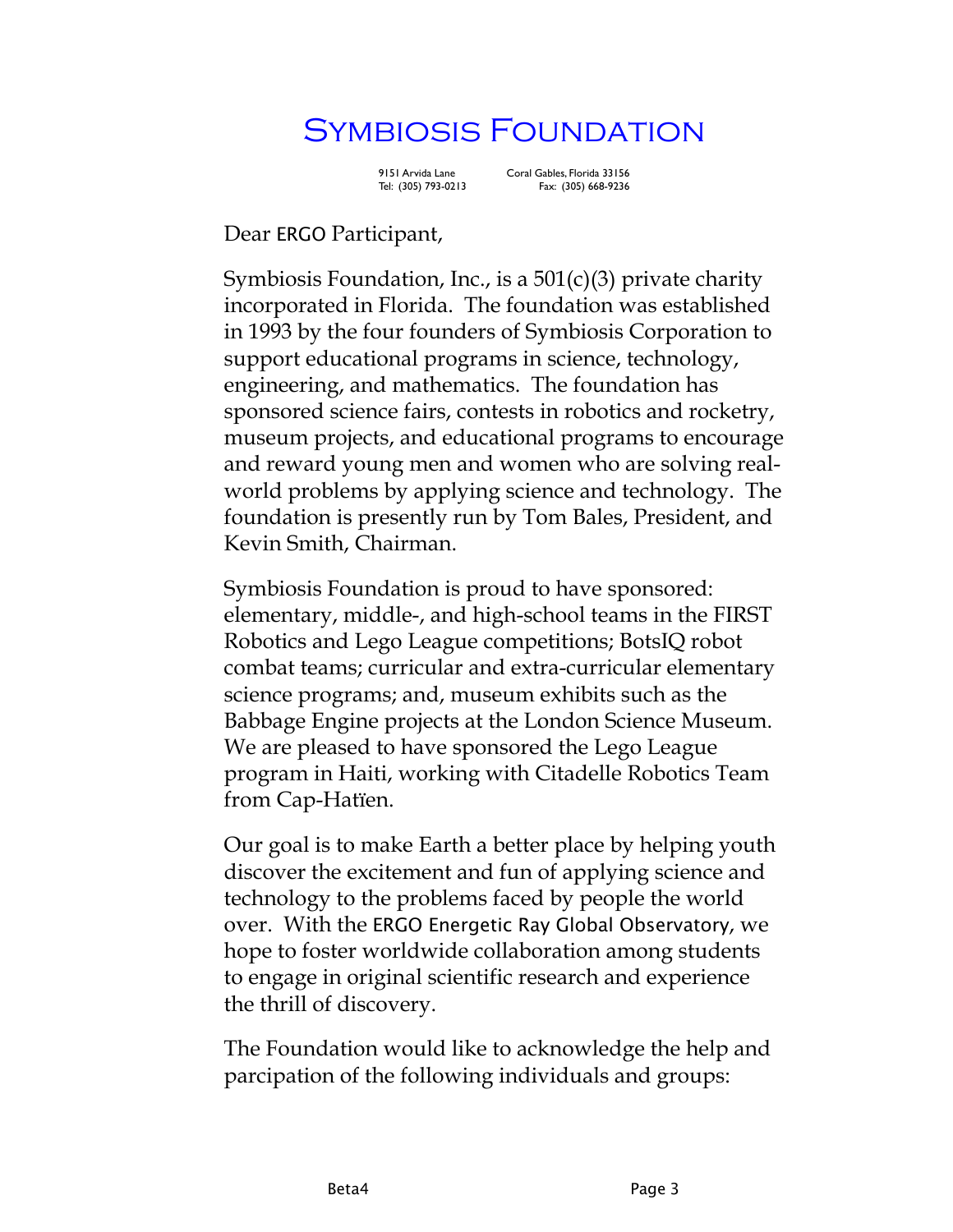- Richard McCorkle, electrical instrumentation engineer, Fairbanks, Alaska, developed the PICTIC+ event-recording circuitry incorporated into the Timestamp Generator.
- Michael Joyce has helped to develop the design, fabrication, and testing of the resistive-plate detectors to be used in advanced versions of the Muon Detector.
- Alan Schimmel built the first ten "beta" Timestamp Generators and Detector circuits during a summer internship in 2010.
- Jorge Piños and Jeff Landrum designed and produced the panels for the Timestamp Generators, RPC Muon Detectors, and G-M Muon Detectors.
- Herb Meeker solved all the problems necessary to install a GPS antenna distribution system at Syntheon, where much of the development work was done.
- Jorge Miranda has taken responsibility for writing the firmware for the embedded TCP/IP server and the SQL code for the central internet data-collection server at [www.ergotelescope.org.](http://www.ergotelescope.org)
- Nola Garcia and StarBot, Inc., have coordinated the organization and communications for the ERGO project and have lent lots of enthusiasm and their famous "Can Do!" attitude.
- The **305 Robotics Consortium**, a group of local middle and high schools involved in robotics and other student science and engineering activities, are the first schools to work with the beta-test "pixels" to begin to work out the unavoidable bugs and operational kinks.
- My partners at Syntheon, who have graciously allowed me to use Syntheon's facilities for lab work, machine work, and hosting ERGO internships and project meetings.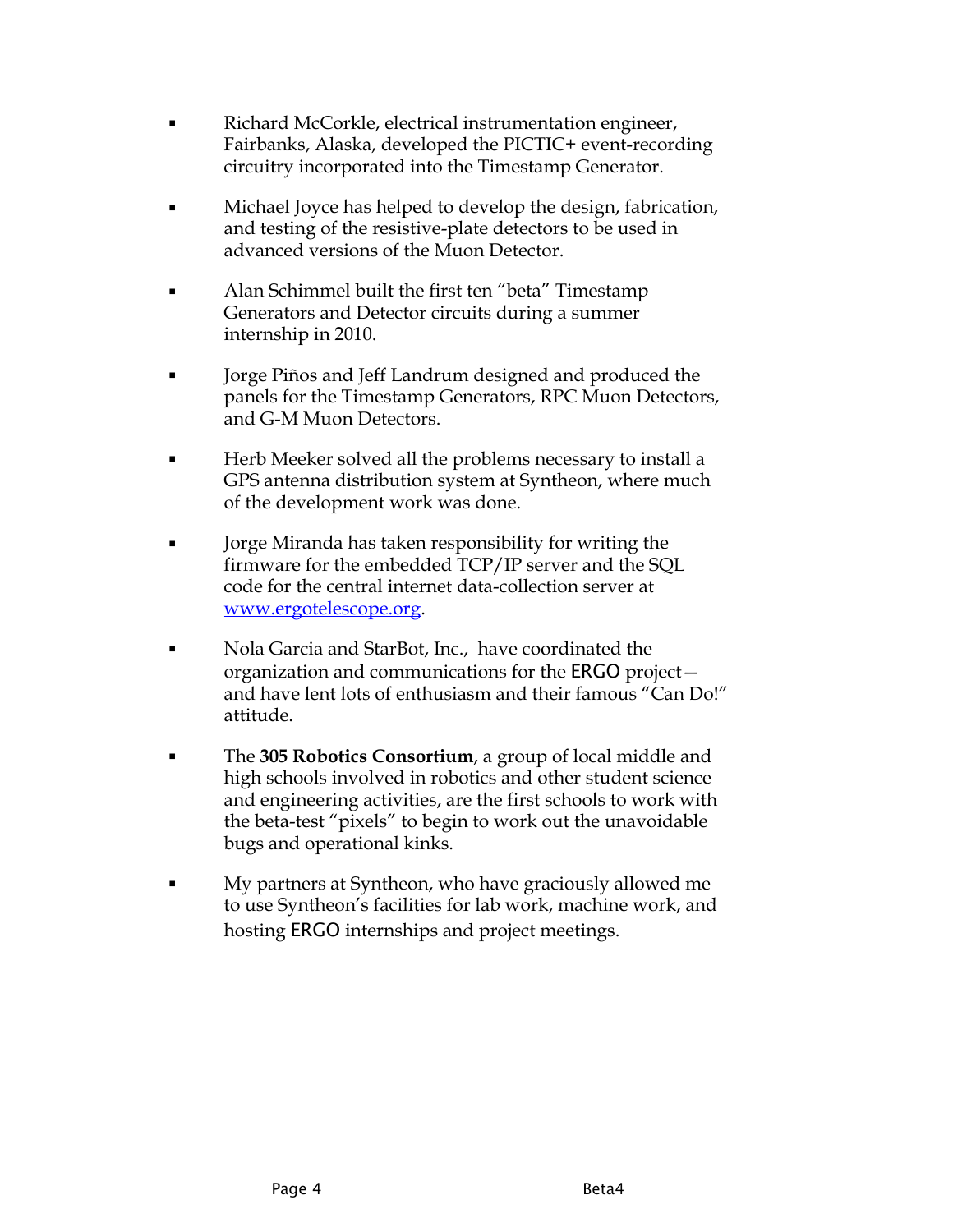# euclid laboratories

Euclid laboratories started as a garage laboratory in 1960 by Tom Bales, Steve Loomis, and Peter Timbe. These seventh- and eighth-graders thought euclid laboratories seemed like an auspicious name for a lab that happened to be located on Euclid Avenue, at Steve's house. It's been a long time since the three boys worked together on perpetual-motion machines and rocket engines, but Tom has continued the lab's tradition of working on things "not well understood." The lab was incorporated in the State of Florida in 1995. euclid's staff consists of Gregory, Maxwell, and William Bales, Connie Ryan, and Tom Bales.

The development of the technology and physical instrumentation for the ERGO Energetic Ray Global Observatory is being done for Symbiosis Foundation by euclid laboratories on a *pro-bono* basis.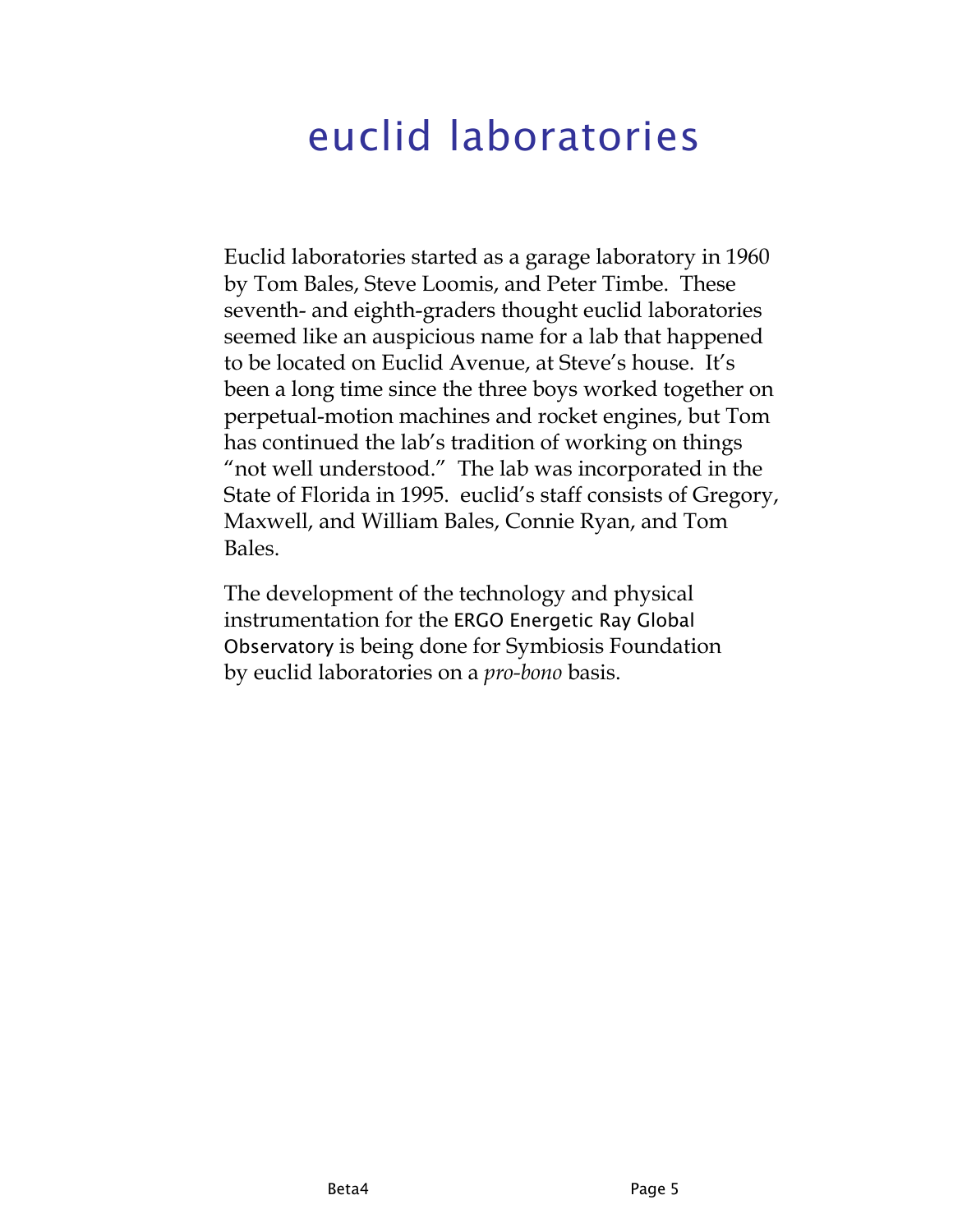## **Sect. 3, How ERGO Got Started**

In 2009, at the TED Conference in Long Beach, CA, Jill Tarter made a wish and challenged the conference attendees:

*"I wish that you would empower Earthlings everywhere to become active participants in the ultimate search for cosmic company."*

Sitting in that audience, I was captivated by Dr. Tarter's talk—she is the real-life astrophysicist upon whom Carl Sagan's book, "Contact" is based. Having read the book and seen the movie, starring Jodie Foster, I knew a little about Jill's story. What I didn't know was her passion for education and involving children in scientific exploration and the search for extraterrestrial intelligence, SETI. Like many in the audience, I wondered how I might contribute to this great challenge.

It happened that I had been working on a couple of amateur projects: working with atomic clocks and detecting cosmic rays (perhaps an odd combination). I had been thinking to combine these two interests to engage in a quixotic search for "signals" embedded in the cosmic rays that reach Earth. Amateur scientists aren't restricted to working on projects that can secure research funding or which will produce publications, so we can pursue any old thing that interests us. As the history of science and technology shows, many important, but unexpected, discoveries were made by amateurs "tinkering" with subjects outside their own vocation. It's fun to learn new stuff.

My first approach to looking for signals in cosmic rays was to set up an experiment to record the time of arrival of cosmic passing through my laboratory, and then try to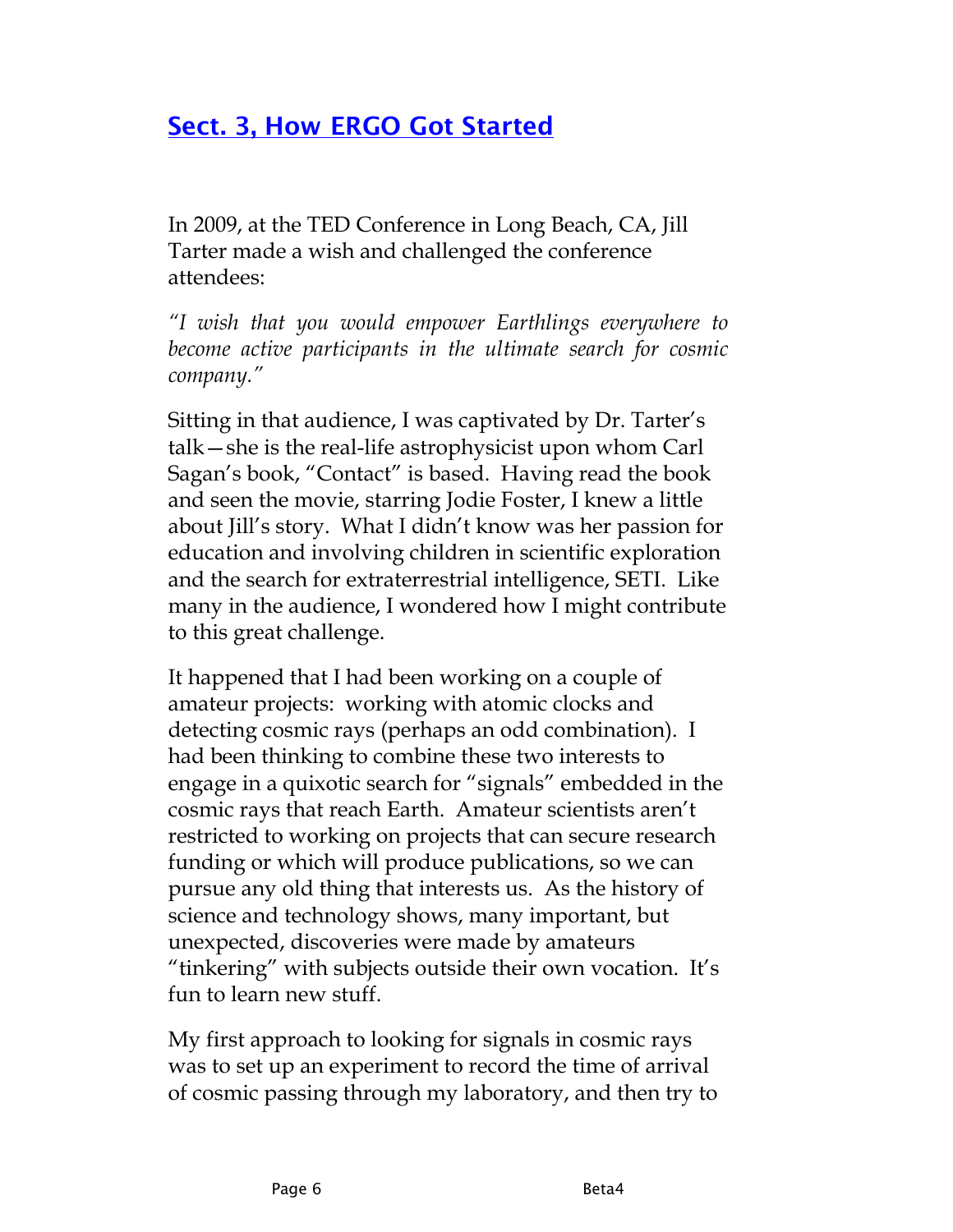find a pattern in the data. I figured that after a few years of collecting data (and after learning how to analyze that mountain of data) I might be able to find a needle in that haystack of data. At least, it would be fun to look—and it didn't seem that anyone else was looking in that direction. Everybody knows there *aren't* any such signals embedded in cosmic rays.

Listening to Jill's TED Wish talk, I wondered how my hobby project might be expanded to engage children "… *everywhere to become active participants in the ultimate search for cosmic company.*" Well, all we have to do is build a bunch of experimental systems and put them in classrooms around the world.

But, it turned out there were some big challenges, both technical and organizational. The introduction of the ERGO Energetic Ray Global Observatory represents a first step in achieving that goal, and, maybe, helping to fulfill to Jill's wish.

*--Tom Bales*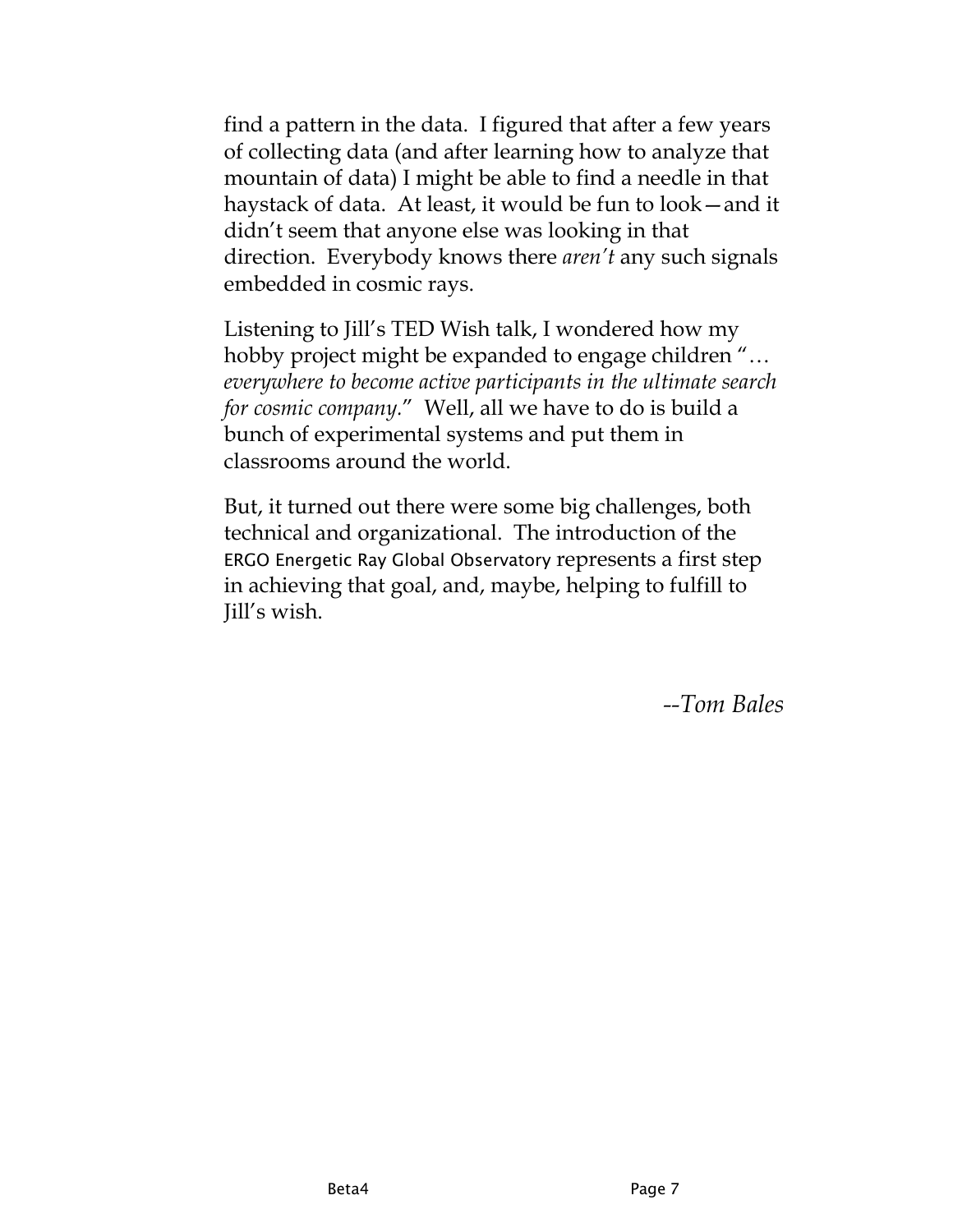## **Sect. 4, The Cosmic Ray Background**

#### **HISTORY**

For over a hundred years it has been known that energetic charged particles arrive at Earth from space. We call them "cosmic rays." In the twentieth century it was found that some of these rays are extremely high energy protons traveling at nearly the speed of light. But, the source of the highest-energy protons--up to hundreds of billion-billion electron volts (exa-electron volts, EeV)--is not known. Since these particles are of much higher energy than any we can create with our technology, it is generally thought that they must be produced by processes related to high-energy magnetic fields, shock waves, or some other such phenomena on a galactic or intergalactic scale. These protons arrive more or less uniformly from all directions in space, but the lack of a specific direction of origin could be either due to a large number of sources or due to their paths being bent by interactions with magnetic fields or particles as they travel through space. Researchers have found variations in the numbers of cosmic rays arriving at Earth over time, and some of these variations have been traced to known causes such as solar wind and Earth's magnetic field.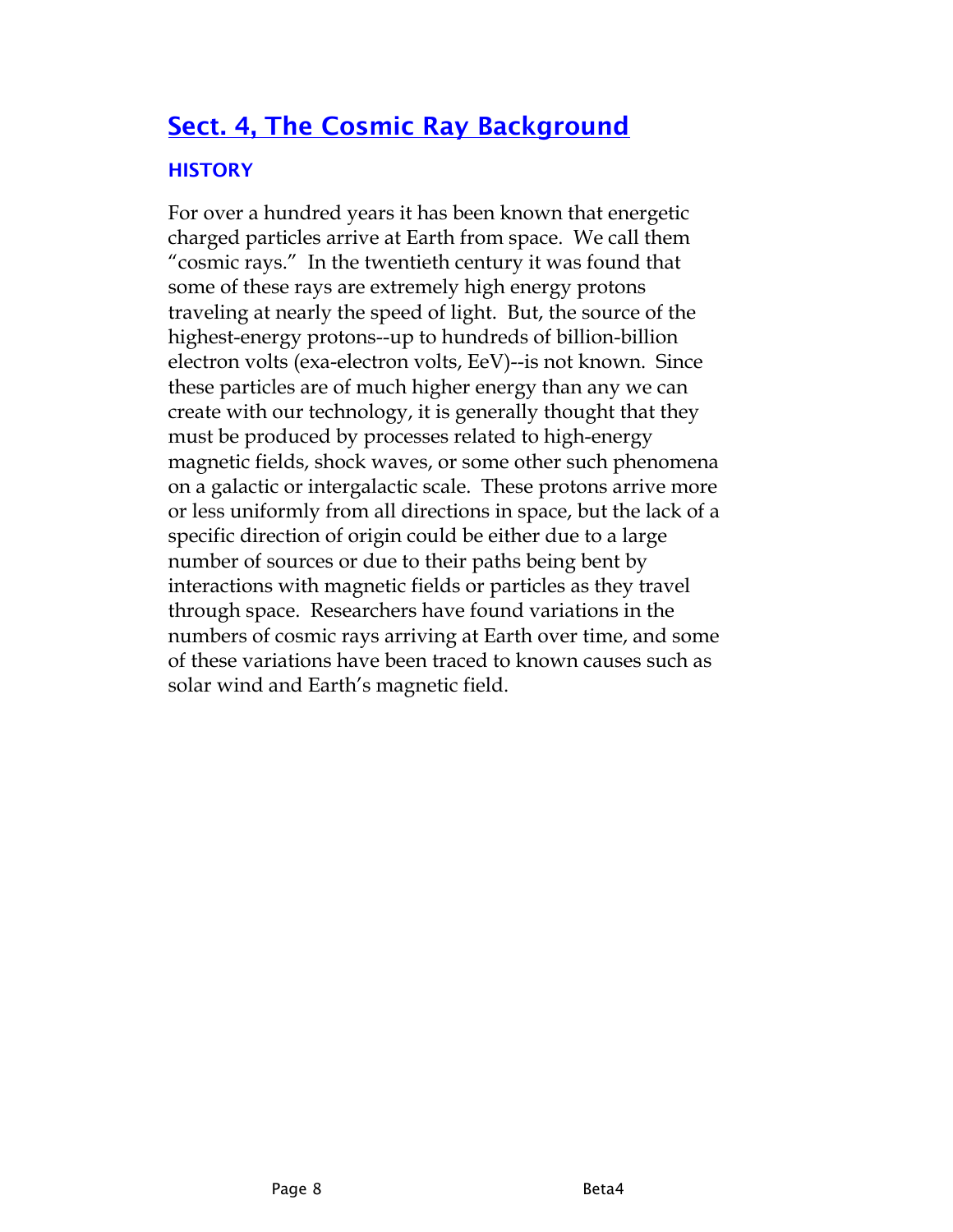#### Cosmic Ray Showers



#### **ATMOSPHERIC AIR SHOWERS**

It is easy to detect these extremely-high-energy protons. When a high-energy proton hits the upper atmosphere it induces a shower of high-energy "daughter" particles that in turn generate more particles. A short while later, a very large number of energetic particles arrives at Earth's surface, spread over a relatively large area—up to a kilometer in radius. Detectors for such high-energy particles are fairly easy to build, though the rate of particle detection is low for particles with the highest energies.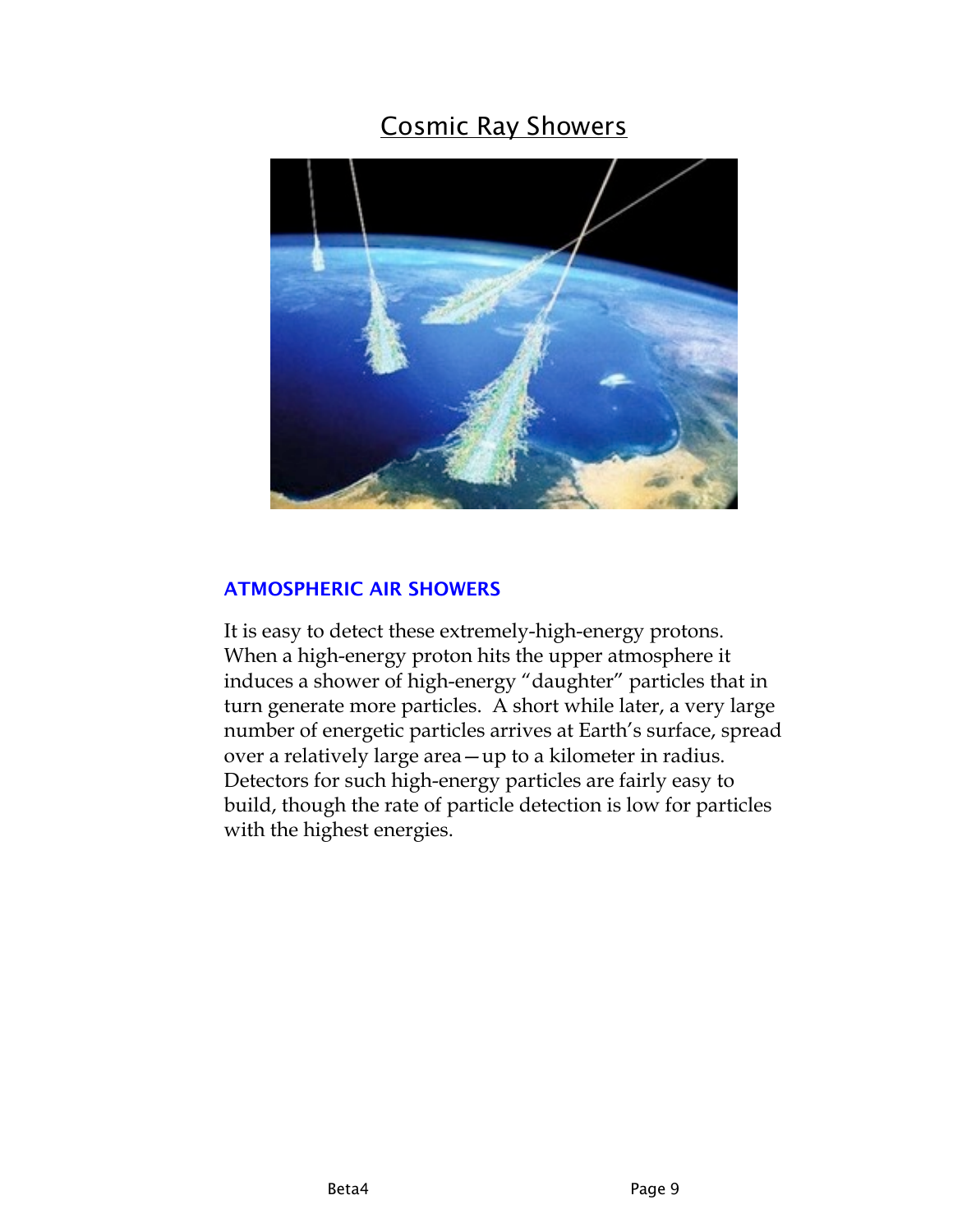#### **SCIENTIFIC SPECULATION**

Because these particles are of unknown origin, perhaps it isn't unreasonable to suspect that one of their sources might be an intelligent technological civilization somewhere else in our universe. Recognizing that these extraordinarily energetic particles are easy to detect and are able to cross cosmic distances at nearly the speed of light, we might speculate they might have been chosen as a simple means of communication, or to be a beacon signaling the existence of a civilization.

So, we have the stage set for a scientific study to detect natural variations in the arrival rate of cosmic rays, and we also have the *possibility* of detecting an intelligent signal among these events.

#### **MODULATIONS AND SIGNALS**

Scientists studying cosmic rays have determined these rays arrive nearly uniformly from all directions (though the most recent studies suggest a bias in some directions). Over time the rate of cosmic-ray events varies slightly, and some of these variations have been related to the annual changes in distance from the sun, solar wind intensity, and in the local magnetic fields near earth. It appears, for example, that increasing numbers of particles emitted by the sun (the "solar wind") causes fewer cosmic rays to be detected--probably because of a shielding effect from the the solar wind. As earth nears the sun, increasing solar wind causes a similar reduction occurs in the most energetic cosmic rays (the ones from outside our solar system). Thus, the sun causes both regular and irregular variations in the number of particles we detect.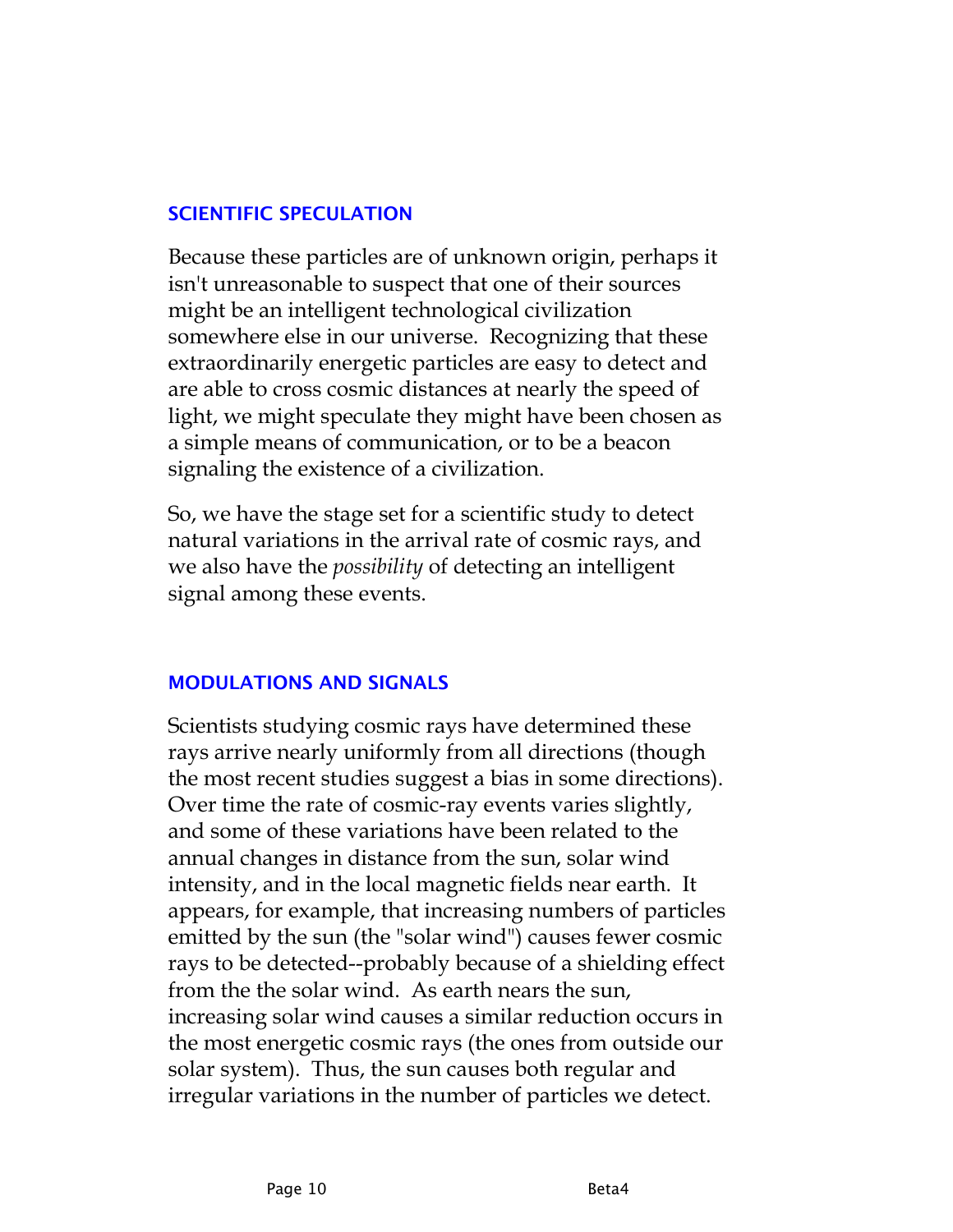Data gathered by the ERGO distributed telescope system will allow students to see and study patterns of cosmicray events in time and space, and to observe daily, annual, and solar-activity-related patterns. In other words, there are lots of real scientific observations and experiments, ranging from simple to complex, which can be done by students participating in the project.

What about the chance of an intelligent "signal" among all these seemingly-random cosmic-ray events? It happens that on earth we will soon be able to create proton beams up to nearly ten tera-electron-volts with the Large Hadron Collider (LHC) at CERN in Switzerland and France. Will we ever be able to accelerate particles to the extremely high energies observed in cosmic rays?

The first proton beams created on Earth in the nineteenthirties had energies up to a million electron volts or so. We have increased the energy of proton beams by ten million times since then. So, how long will it take us to gain another ten-million-fold energy increase? Some physicists say another ten-million-fold increase may never be possible, because of the physical limits of magnetic fields, energy density, and so forth. What if someone were to works on that problem for another hundred years, or thousand years? What would a physicist living on Earth a million years from now know about generating high-energy beams? There might be a physicist living somewhere else, a million years or longer after his own society discovered nuclear physics. Is it out of the question that somewhere else in our galaxy, or in another galaxy, there have been experiments conducted that resulted in 100 EeV protons being shot off into space?

If we imagine such experiments, is it reasonable to expect that these protons beams would be created in a regular pattern in time--perhaps a pattern with exquisitely precise timing? Now, dear reader, take a leap of imagination: imagine you're that physicist. Would you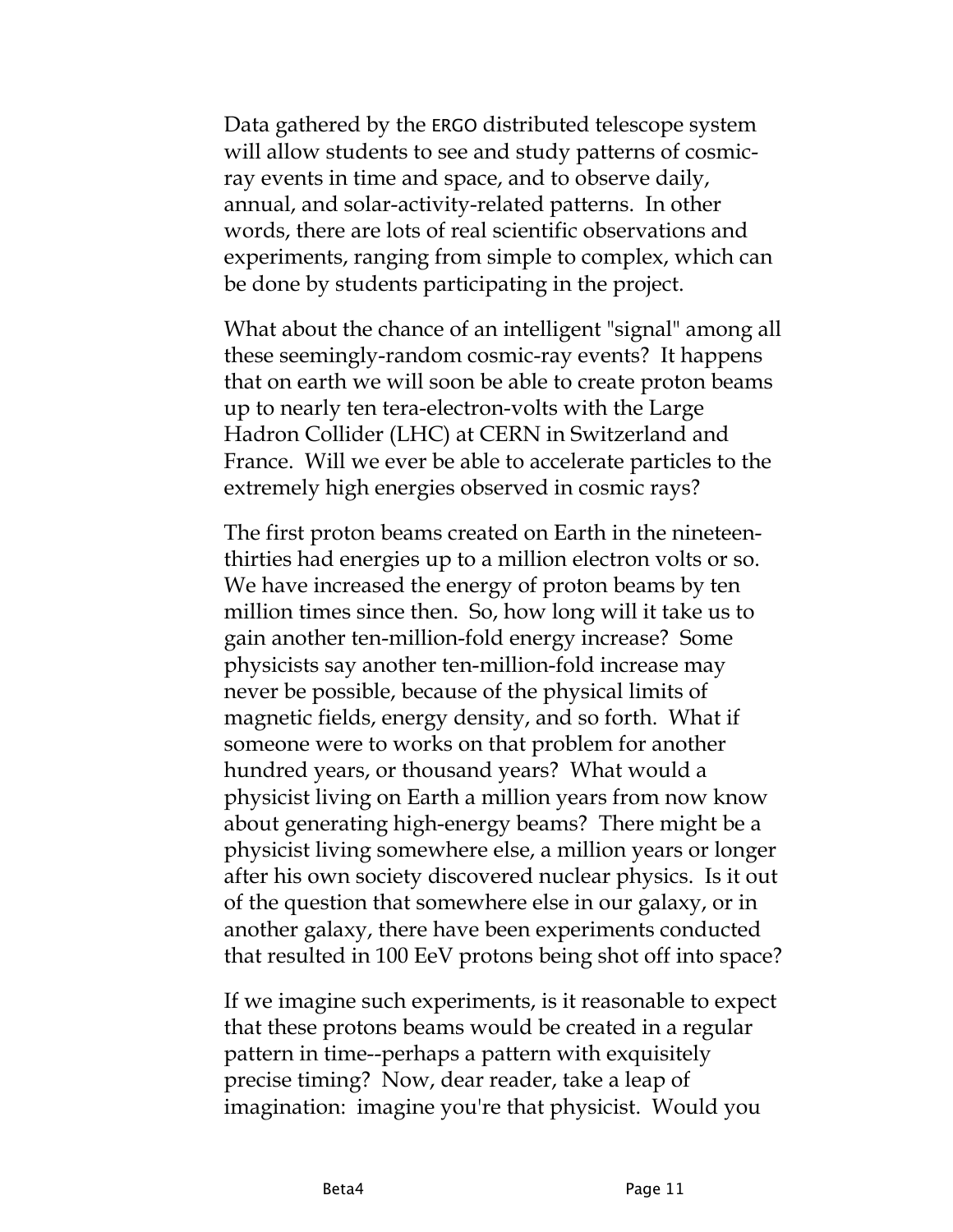consider the opportunity to generate these timed pulses in some sort of discernable *pattern* in time? Would you be able to resist doing so? What sort of pattern would you place upon the timing of your cosmic pulses? Would you use regular intervals or changing intervals? Would the time intervals between pulses of your cosmic rays be steadily changing, or would you use some sort of modulation scheme to impart information to the series of pulses—say, prime numbers or the Fibonacci series?

Enough speculation. Let's think about what we might detect and how we might detect it.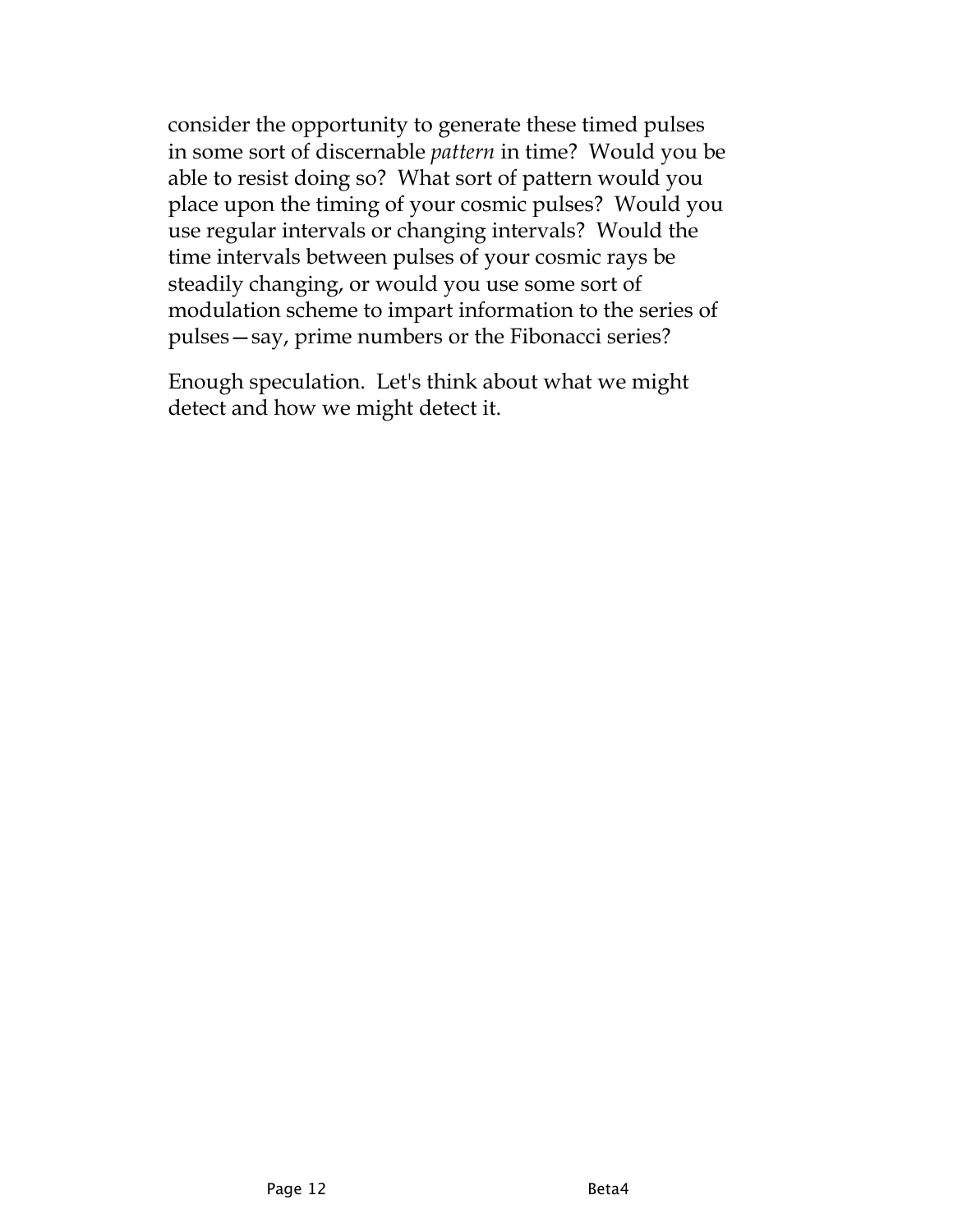## **Sect. 5, ERGO System Operation**

The ERGO Energetic Ray Global Observatory consists of five major components. The first three pieces combine to form a "pixel" of the ERGO system placed at each participating organization:

- 1. A Muon Detector
- 2. A Timestamp Generator
- 3. An Internet Connection

Once each pixel has gathered data packets and uploaded them to the internet, the final pieces of the system allow users to access and visualize the combined data which have been collected by detector systems all over the world.

4.The SQL Database Server: An internet server, hosted by a commercial IP service, provides a repository for event timestamps generated by all the detector systems around the world. Using a Microsoft SQL ("system query language") database, the combined data are available to users for analysis.

5.User Interfaces: Large mountains of raw data are neither interesting nor exciting to most people. So, we will need to develop more user-friendly ways for students to get at the data and look for patterns. There will be provision to draw from the relational SQL database according to time and location, and some form of visual interface will be developed to give younger students an informative and interesting way to see data being collected in real time as well as historical data from the central database.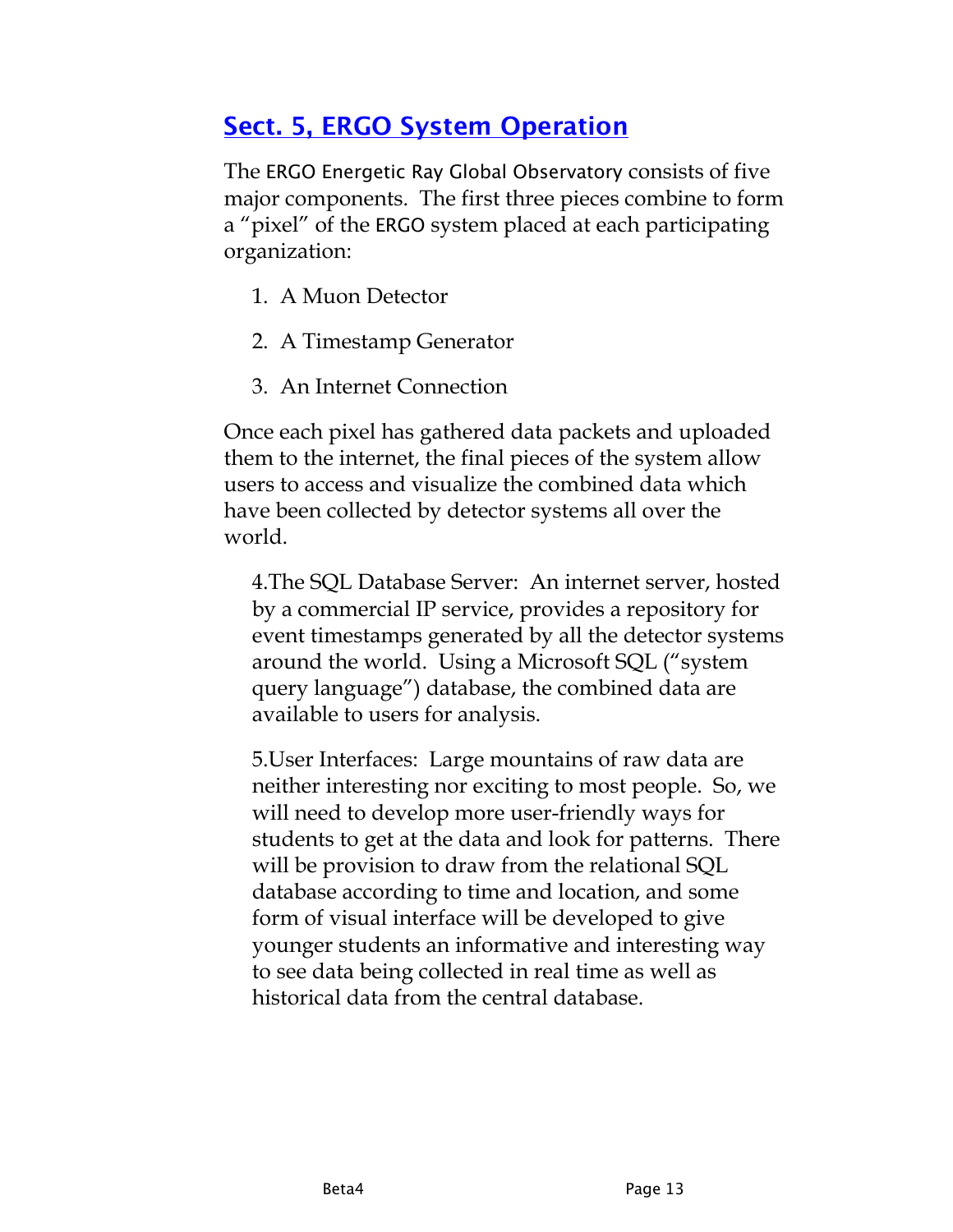## **Sect. 6, The World's Largest Telescope**

Why do we call this system a "telescope," and what will make it as big as any possible Earth-based telescope? Galileo was the first experimenter to use telescopes to look at the heavens. Of course the telescopes that he used, and most of the ones used by astronomers and amateurs since that time, allow observation of the heavens by the visible light emitted by stars.

Visible light is only one way to observe, though, and many other kinds of radiation have been used to observe the skies. Observations have been made using radio waves, microwaves, gamma rays, infrared light, ultraviolet light, and even neutrinos, x-rays, and gravitational waves emitted and reflected by astronomical objects. Scientists have built very elaborate systems to detect cosmic rays, too.

All of these observational systems are called telescopes because each of them allows scientists (and amateurs) to "see far" in different ways. "Seeing far" is what any telescope does, no matter what kind of radiation it is sensitive to. So, it is fair to call the entire ERGO Energetic Ray Global Observatory a "telescope." ERGO will be formed by sensitive detectors placed in classrooms spread all over the planet. When all the data are assembled and coordinated, a kind of real-time image of the cosmic-ray sky will result. As Earth revolves and orbits the sun, the telescope will scan every direction in the sky. Such an imaging system has never been done on such a farranging scale.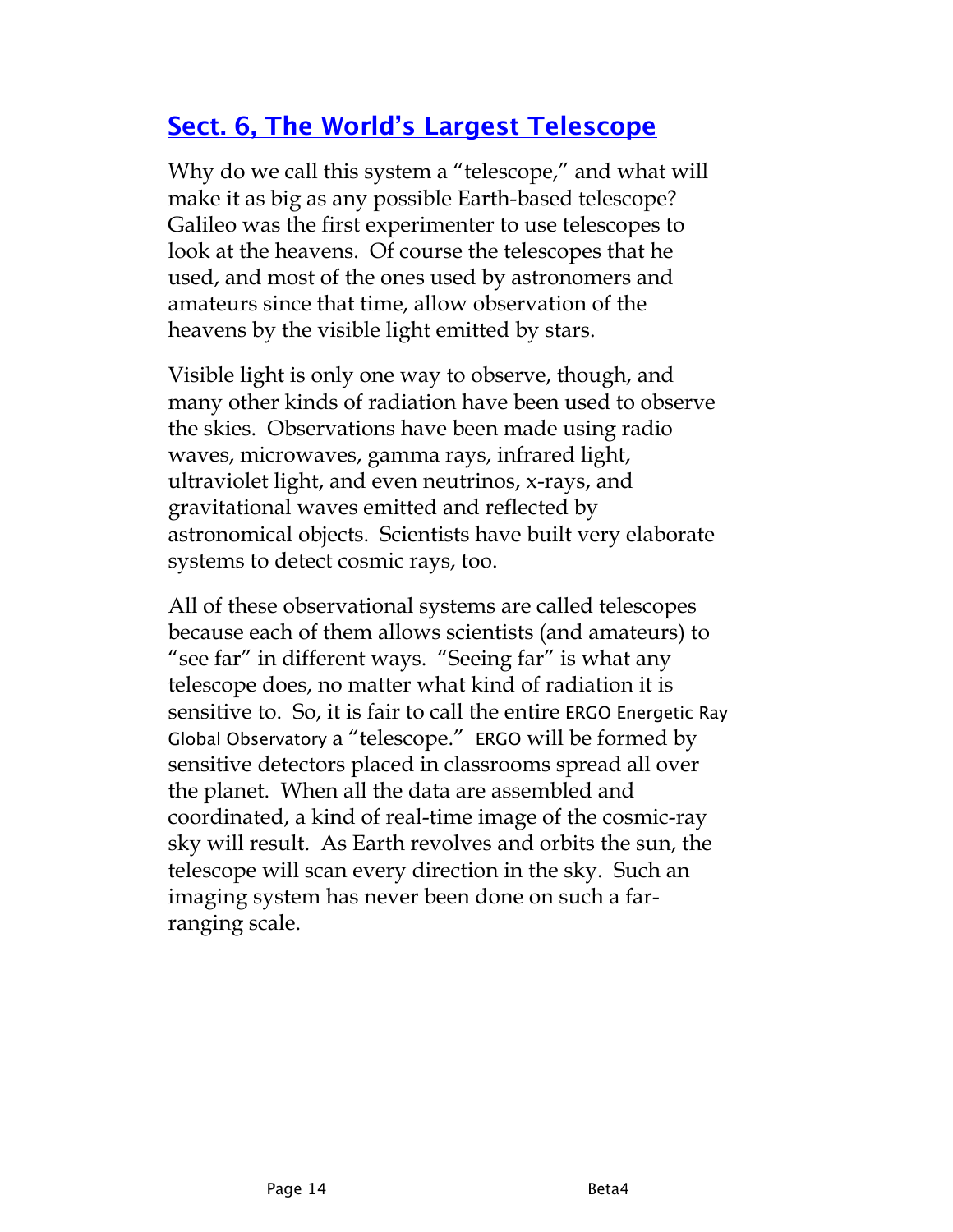## **Sect. 7, Construction of ERGO's Pixels**

Any electronic imaging systems consists of a collection of individual image detecting units, usually called "pixels." Signals from all the pixels are combined to generate an image. Working like a common digital camera, ERGO consists of an array of individual sensitive elements, or pixels. Each "pixel" consists of a Muon Detector, a Timestamp Generator, and an embedded Ethernet server that provides the internet connection.

Even though the pixels will be spread unevenly over Earth's surface, we will be able to synthesize an image by using the geographic location information reported in each timestamp. In fact, even if one of the pixels is moving, we can include its observations into the overall database by allowing for its changing position. We can imagine "moving pixels" in aircraft, on ships, and with explorers in hard-to-reach areas of Earth. Since most of Earth isn't covered by land, the use of temporary and moving locations will be essential to provide coverage of the full extent of the planet.



Each pixel of the ERGO imaging array consists of these elements: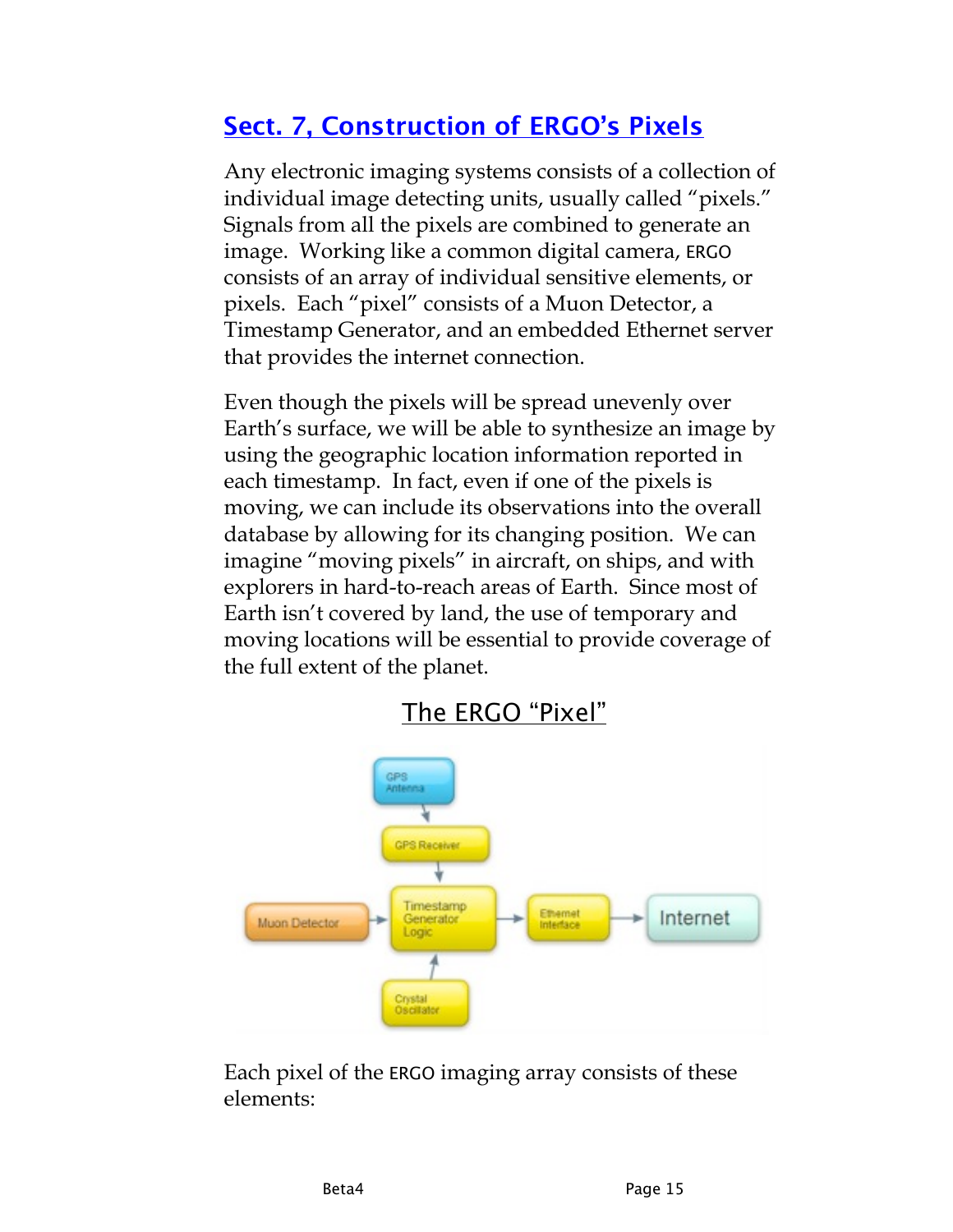1. Muon Detectors: When cosmic ray particles (usually protons) hit the upper atmosphere, a large shower of particles travels down to Earth's surface at nearly the speed of light. The majority of particles that reach the surface are muons, high-energy charged particles that are easy to detect. The simplest muon detector is a Geiger counter, and the Beta detector units are based upon simple Geiger-Müller (G-M) detector tubes excited by several hundred volts of electrical charge. When a charged particle, such as a cosmic-raygenerated muon, passes through the G-M tube, a small spark occurs, generating an electrical signal that goes to the Timestamp Generator.



#### Geiger-Müller Muon Detector

Also being developed for ERGO are glass "resistive plate chamber" (RPC) detectors, which are larger and sensitive only to high-energy particles. RPC detectors operate at much higher voltage and are not commercially available, so the ERGO project is hoping to develop a suitable detector for its use. These detectors will detect fewer counts of Earth-based background radiation (such as those resulting from radon in the air) and their larger area will increase the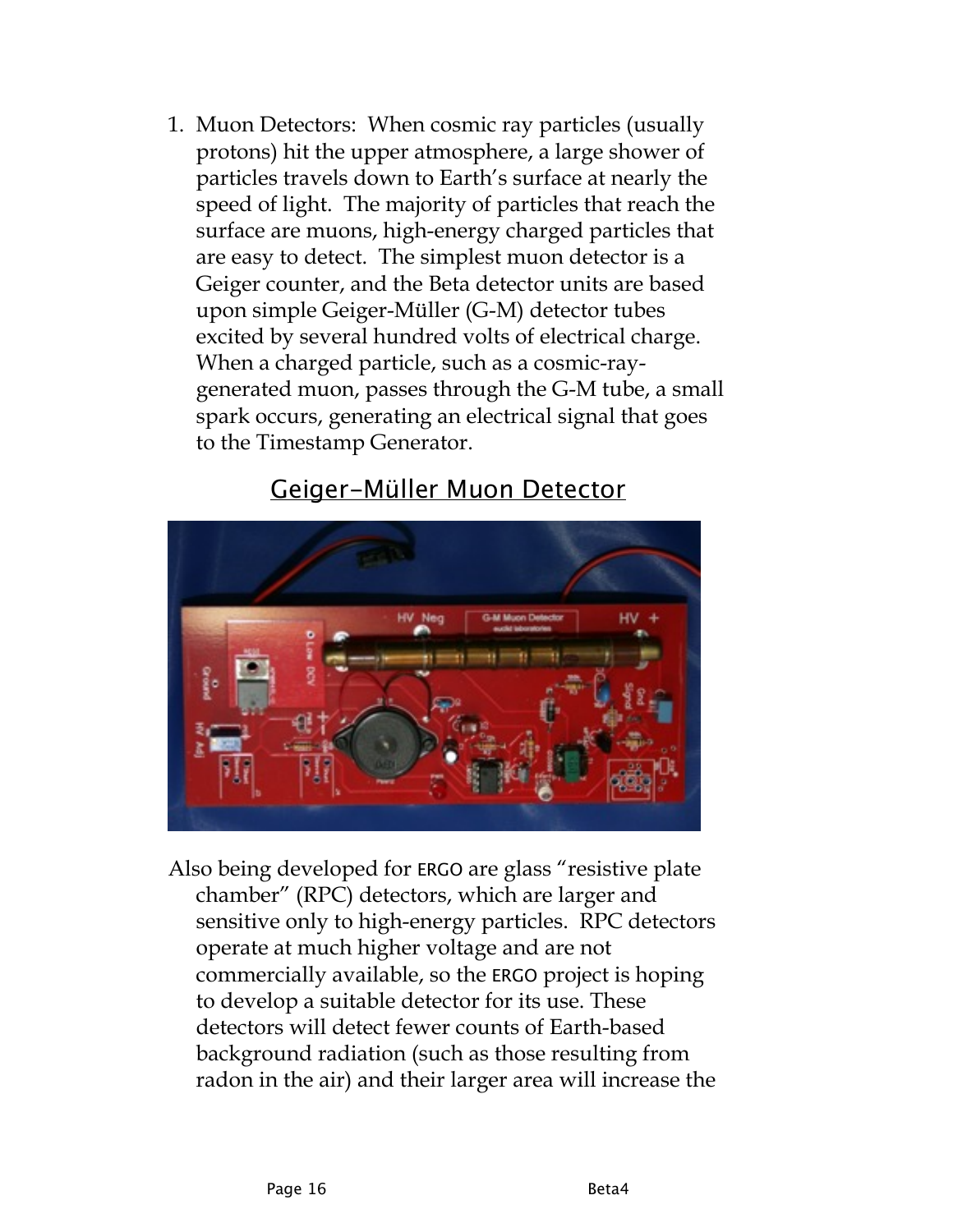likelihood of detecting the cosmic-ray muons of interest.

- 2. Timestamp Generators: The essence of a distributed telescope system is coordinating the observations of many observation sites. Cosmic ray events are detected at each site, and a data packet containing the location and precise time of the event is uploaded to the central database server. These data packets are called "timestamps."
- 3. GPS Receiver: In order to provide high resolution in position and time, each Timestamp Generator contains a GPS receiver that determines the unit's location and provides a very precise time reference from the GPS satellite system.
- 4. Timestamp Generator Logic: In order to produce a timestamp data packet, including the local latitude, longitude, altitude, date, time, and fractions of second when the event was detected, a circuit consisting of logic circuits and microprocessors manipulates the signals and data to produce the data packet. By using a crystal oscillator to divide seconds into a billion parts (nanoseconds), the logic produces timestamps precise to within a few meters of position and to within a few tenths of a microsecond of true "GPS time."
- 5. Internet Connection: Once an event is detected and a timestamp generated, a miniature Ethernet server within the Timestamp Generator uploads the timestamp to the central database server by way of an cable connected to the LAN at the site where the system is located. The only outside resources that the participating organizations need to supply are power and a LAN connection with internet connectivity.

## ERGO Timestamp Generator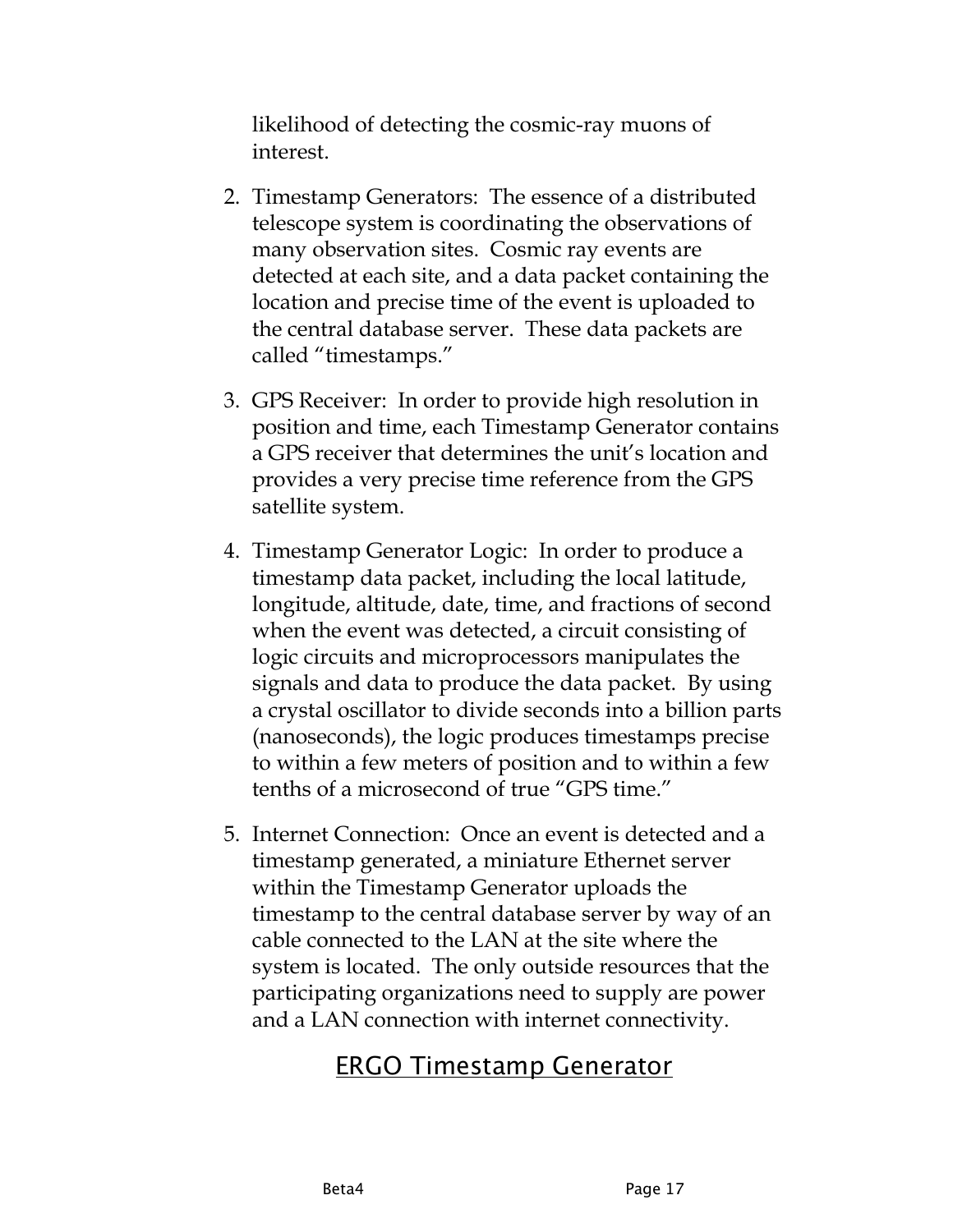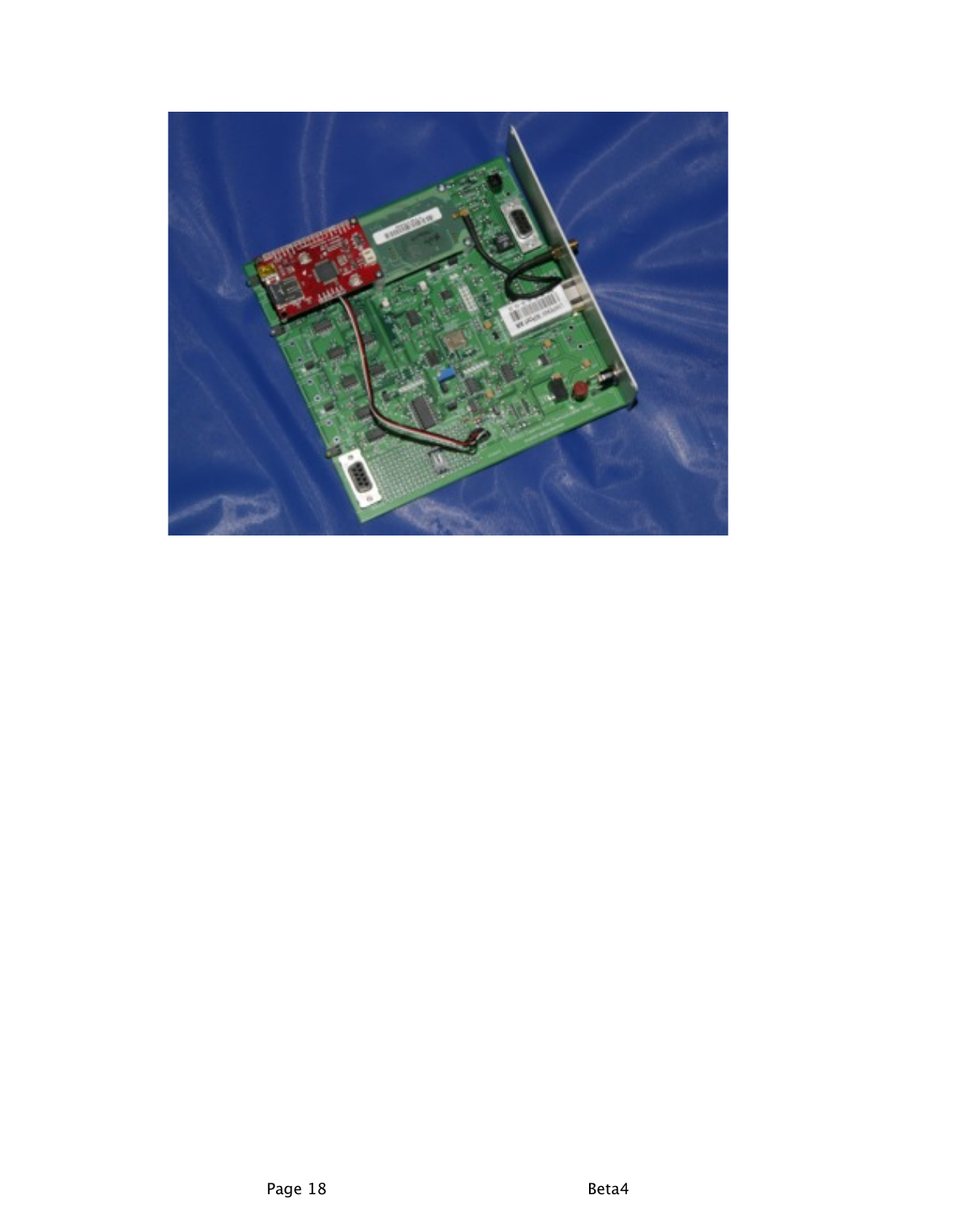## **Sect. 8, Internet Connectivity**

Once a timestamp has been generated by one of the ERGO pixels, it is uploaded by the miniature server inside the Timestamp Generator, over the local LAN network, to a central SQL database server. Once the data have been aggregated by the server, they are available to all users for analysis and presentation.

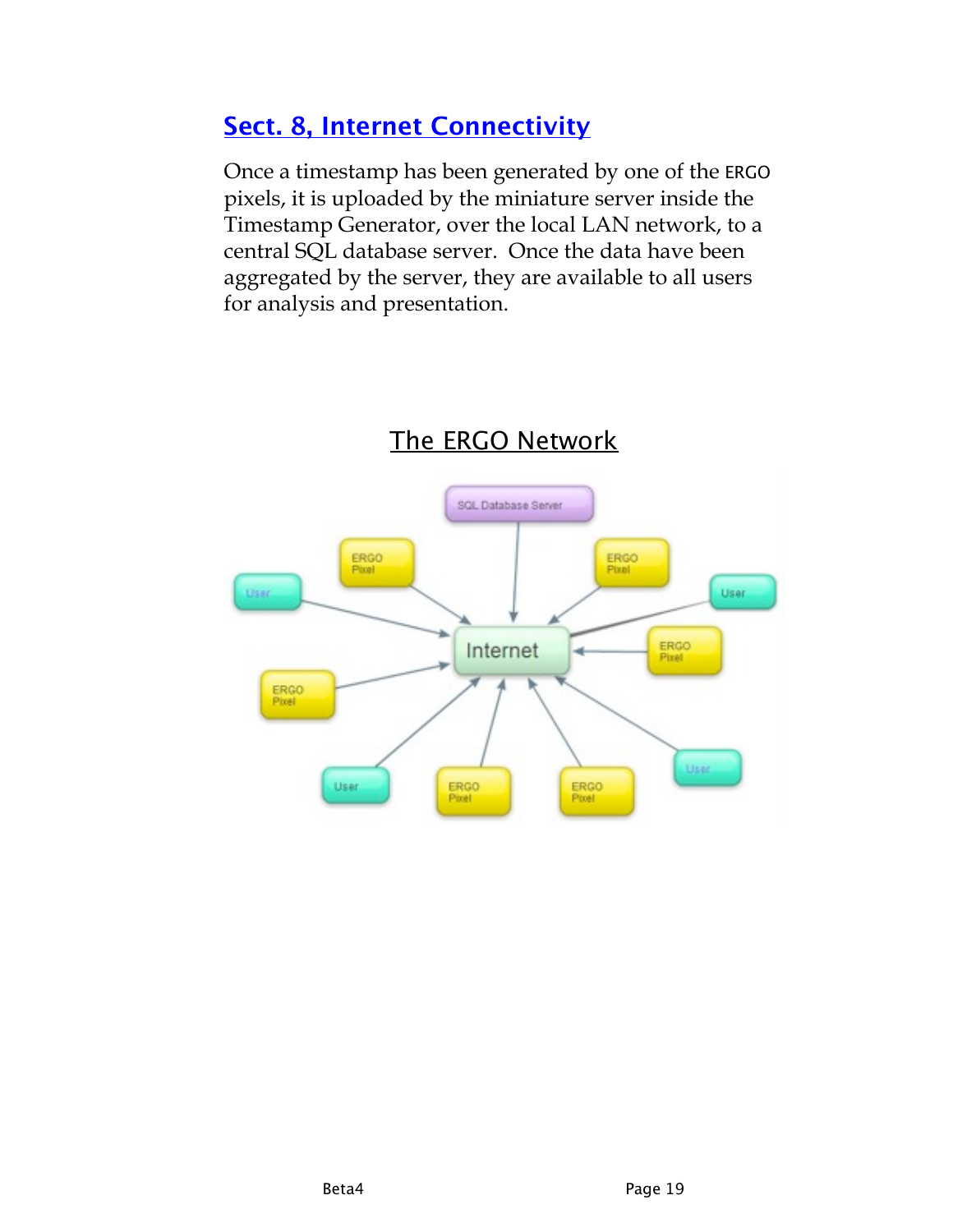## **Sect. 9, Opportunities for Data Analysis**

Users may use the collected data to do retrospective analyses, look at regularities and patterns in the rate of cosmic rays and see how detection rates vary over Earth, how they change throughout the year, and how they are affected by such things as magnetic storms and solar activity cycles. The involvement of a classroom can range from simple counting and averaging of their own data, to comparing their data with those of another location on earth—or to much more complex geometrical and mathematical analyses.

Users may also choose to monitor data in real time as collected to look for global or large-area events that caused by extremely high-energy rays or by clusters of rays. One possible type of analysis, relating to the search for extraterrestrial signals, would be the determination by spherical triangulation of of origin of ensembles of rays. If there *are* any such ensembles, or pulses, of multiple cosmic-ray particles arriving at Earth, they would blanket Earth in about twenty milliseconds, given their relativistic velocities.

Other ways to present the ERGO data, such as visual representations, Google Earth maps, and other graphical means can be developed by participants in the ERGO network.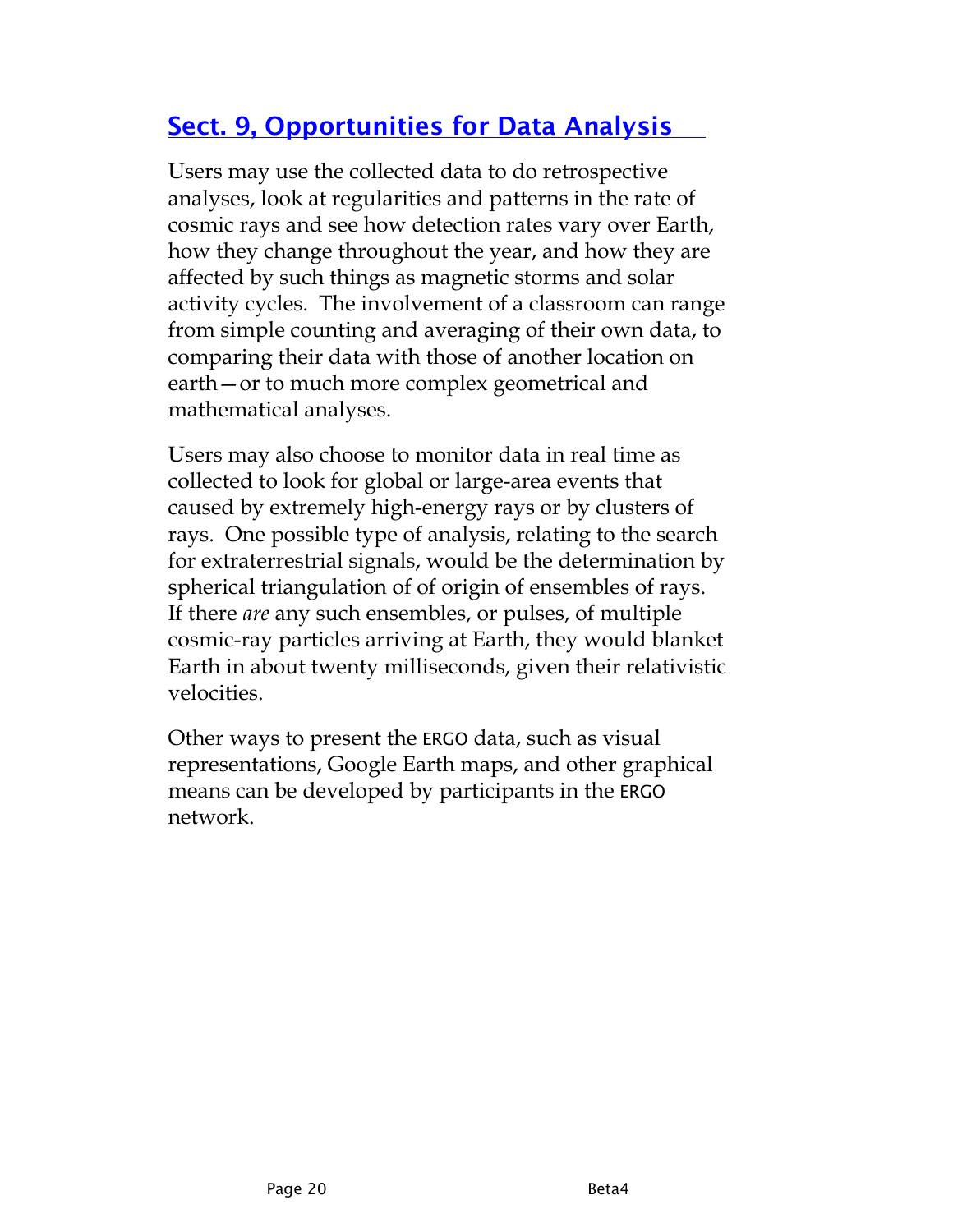## **Sect. 10, Installation at Your School**

#### **WHAT'S INCLUDED IN THE SYSTEM**

Each Beta-4 ERGO system delivered to an organization consists of all the pieces needed to assemble a "pixel" of the ERGO Energetic Ray Global Observatory. Each participating organization will receive the following pieces:

- 1. The ERGO detector/timestamp generator instrument, housed in an aluminum extruded cabinet approximately 6.5" X 6.5" X 2" and including the G-M Detector, GPS receiver, logic circuits, oscillator, datalogger, and Ethernet server interface.
- 2. AC Power Adapter to supply 12 Volts DC to the Detector/ Timestamp Generator.
- 3. The GPS Antenna with 20' of cable and an SMA connector (hextype gold-plated fitting) permanently attached to the antenna.

#### **ASSEMBLY OF THE LOCAL "PIXEL"**

Connect the components of the Beta-4 ERGO pixel as shown in the following photo:



Plug the AC Power Adapter into a local AC (mains) outlet and connect its output plug to the .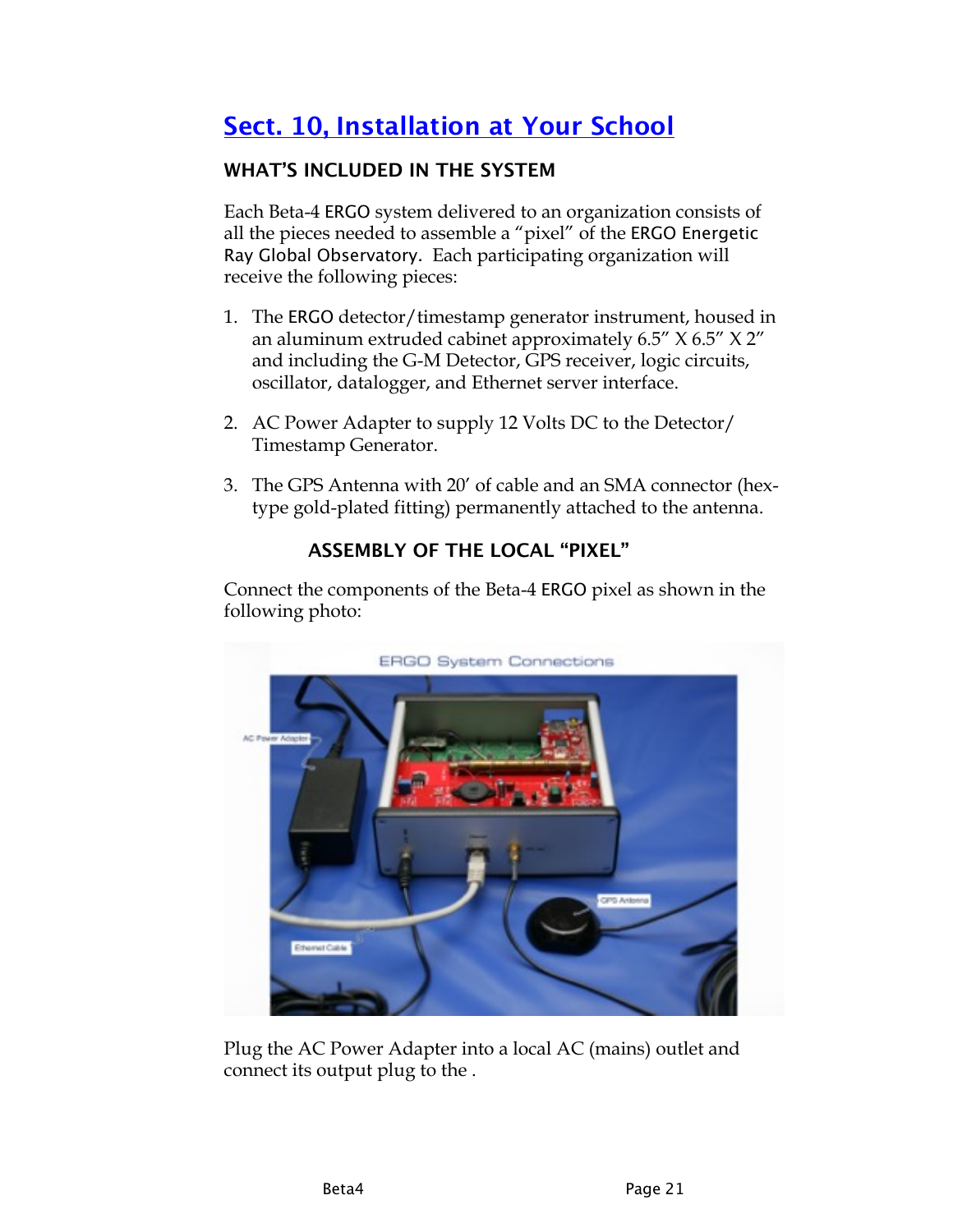Attach the GPS Antenna by screwing the hexagonal nut on the end of the GPS Antenna cable onto the "GPS Antenna" connection on the rear panel.

The "Ethernet" jack on the Timestamp Generator must be connected to the organization's local-area network (LAN). The Timestamp Generator will automatically connect to the local router and request an IP address. In most cases, nothing will be required other than plugging in a CAT-5 cable to join the system to a hub or switch on the LAN. If communication is prevented by a local firewall, or if the LAN does not accept the request for IP assignment (DHCP), contact euclid laboratories for assistance.

Once the system is connected, place the GPS antenna in a window sill so that it has a clear view of the sky. If no window is available near where the ERGO unit will be installed, the GPS antenna may be placed in a remote location by means of an SMA extension cable (if needed, contact Euclid Laboratories); long cables can significantly reduce the GPS signal strength, so try to work with the cable supplied. The antenna is weather-resistant, so it may be placed outdoors, with the cable routed through the building wall by some means. Outside placement will give the greatest reliability and most precise timing. The most important factor is for the antenna to be able to "see" a significant portion of the sky.

Once the connections are completed, the antenna placed, and power connected, wait to see if the blue "Event" light occasionally blinks. It if is blinking (perhaps a few times per minute), then the "physics" part of the system is working. Next, it will be necessary to verify that the system (your local ERGO "pixel") is uploading information to the central SQL database server. Euclid laboratories will assist you in verifying that everything is working properly, and your data packets are being correctly received.

#### **PARTICIPATING ORGANIZATIONS IN THE ERGO PROJECT "Beta Roll-out":**

- St. Thomas Episcopal Parish School
- Carrollton School of the Sacred Heart
- Belen Jesuit Preparatory School
- Christopher Columbus High School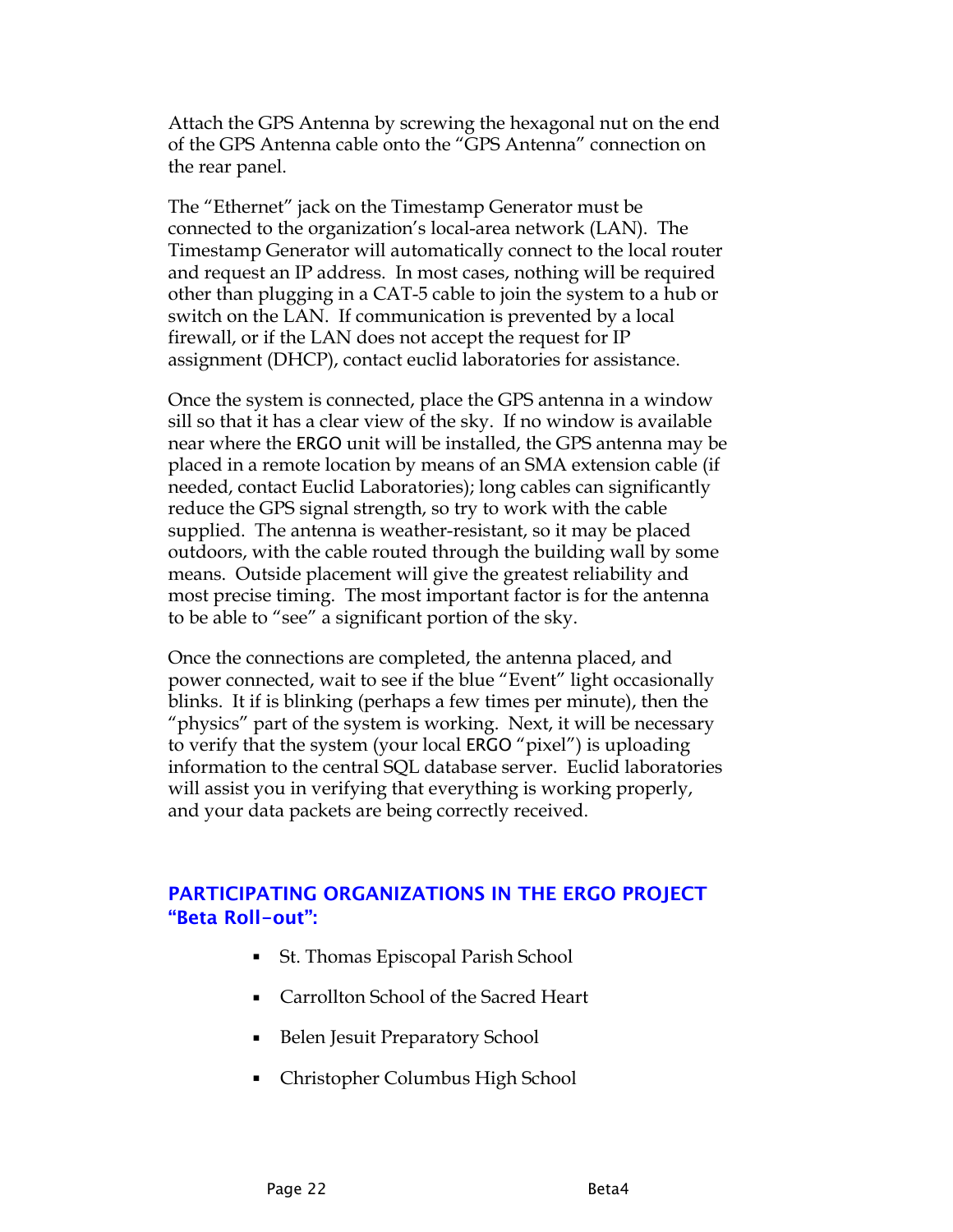- Miami Lakes Technical Educational Center
- Gulliver Preparatory School
- Ransom Everglades School
- Miami Northwestern Senior High School
- StarBot, Inc.
- Syntheon, llc
- Kichard McCorkle, Fairbanks, AK
- Museum of Science, Boston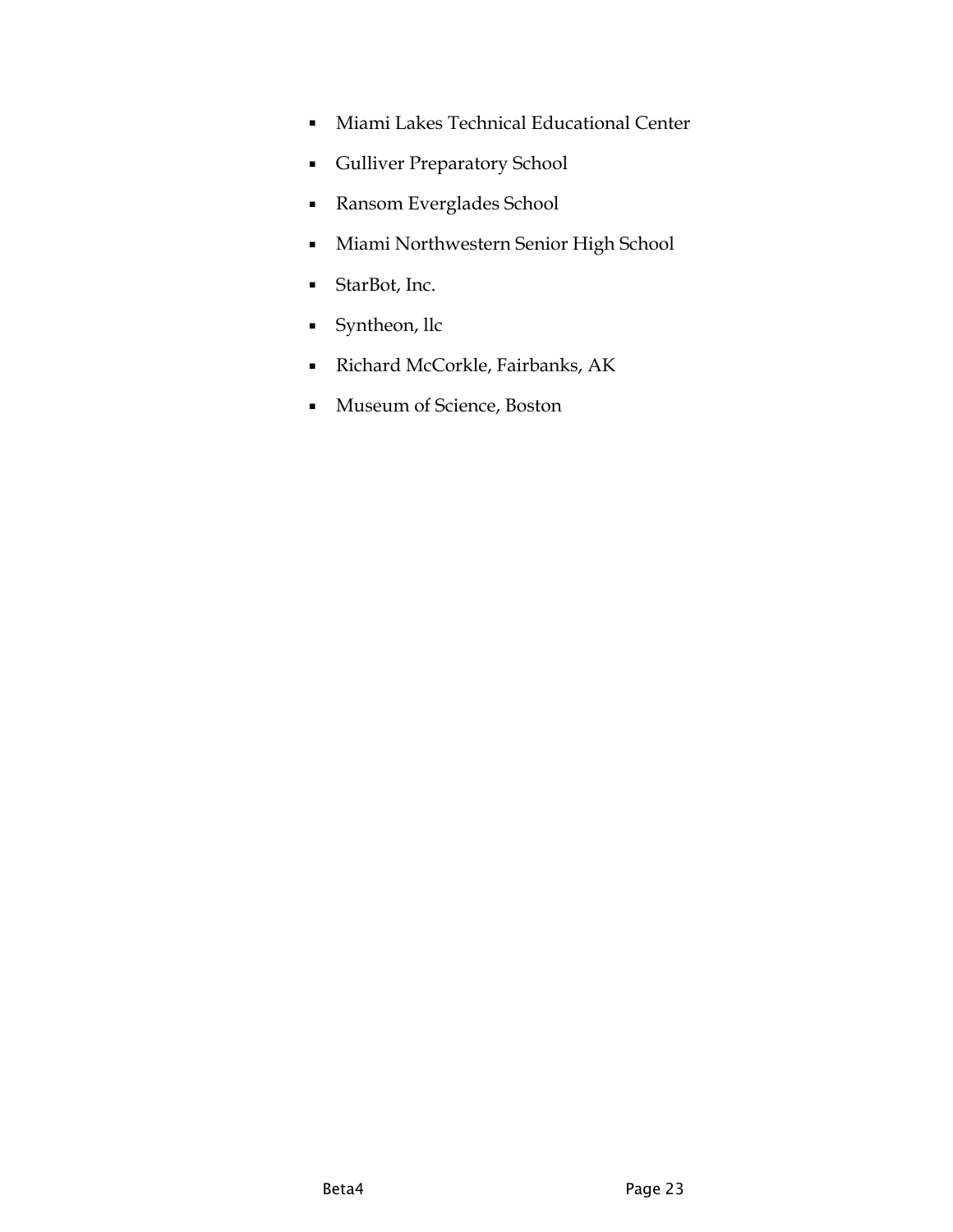#### **Sect. 11, Using the ERGO Internal Datalogger for Field and Classroom Experments**

#### **Note: Access to the Datalogger is through the rectangular opening in the front panel.**

#### **Operation of the Datalogger**

The Datalogger operates automatically all the time. Each event detected by the ERGO instrument is recorded internally at the same time the data are sent through the internet to the central SQL database. Because the Datalogger is always silently logging all the data (even when there's no internet connection) you can take the unit into the field or to a remote location for an experiment, and then you can read out the experimental data later.

## **Accessing the Data**

All the data are recorded on a Micro-SD card which is accessible through the rectangular opening in the front panel (there may be a removable cover to keep out dust). As with other Micro-SD cards, just push it in, and it will pop out; to re-insert, just push it back in until it snaps in. The ERGO units are equipped with a 2GB Micro-SD card, which should store data for up to four years! When the card gets full, it can be replaced with a new one at very low cost.

Another way to access the internal Datalogger is to connect a Mini-USB cable to the jack on the left side of the rectangular cutout; connect the other end of the USB cable to a computer, and cycle the power to the ERGO unit off and on. The internal data will automatically be recognized as an external storage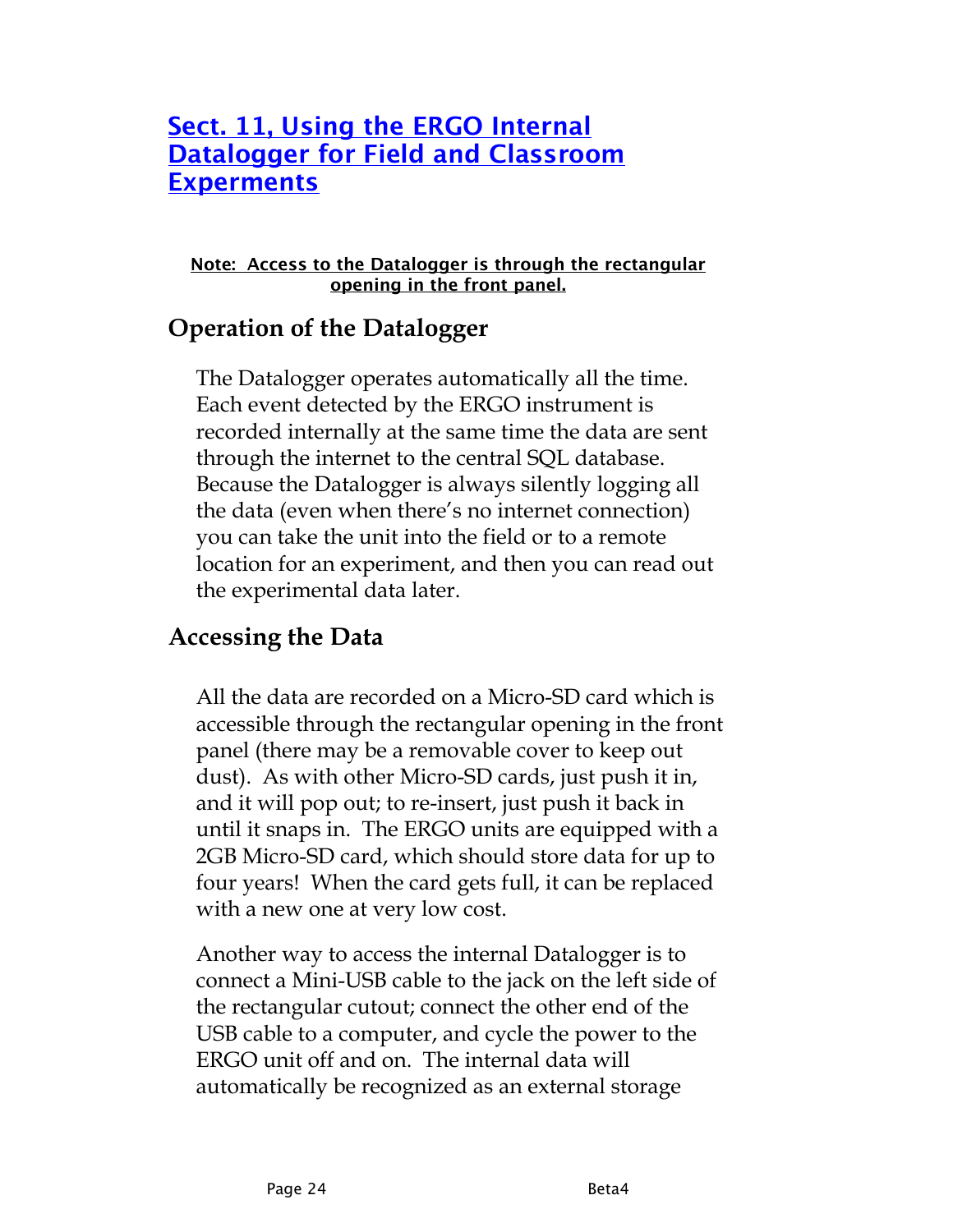device by the computer when power to the ERGO unit is cycled off and on. If you use this method, remember to unplug the USB cable and cycle the power to the ERGO unit again to get it back into "datalogging" mode.

However you access the data, you will find the data is stored in sequentially-numbered files, like LOG24.TXT. Each time a new file is created, the Datalogger gives it a new name with a sequential number. The most recent files are the ones with the highest numbers. (Note that the date and time the file is created are not stored along with the file, so you just have to go by the sequential numbering.) Once you open a file and look at its contents, the date, time, Unit #, latitude, longitude, altitude, and fractional seconds when the event occurred are easy to read, so your data can be coordinated with lab notebook records you will keep during an experiment.

#### **Data Format**

Each event causes one line of data to be recorded. These lines of data look like the following example:

06/26/11 11:33:45 00003 +092670129 -289212700 +0000001 001760015

The first part of the text is the date (month/day/year) and time (GPS time in hours:minutes:seconds).

After the date/time, the next five digits are the ID# of the ERGO unit.

The next two numbers are latitude and longitude; each of these are recorded in milliarc-seconds, so you can divide by 3,600,000 to give decimal degrees (+ latitude is North; + longitude is East).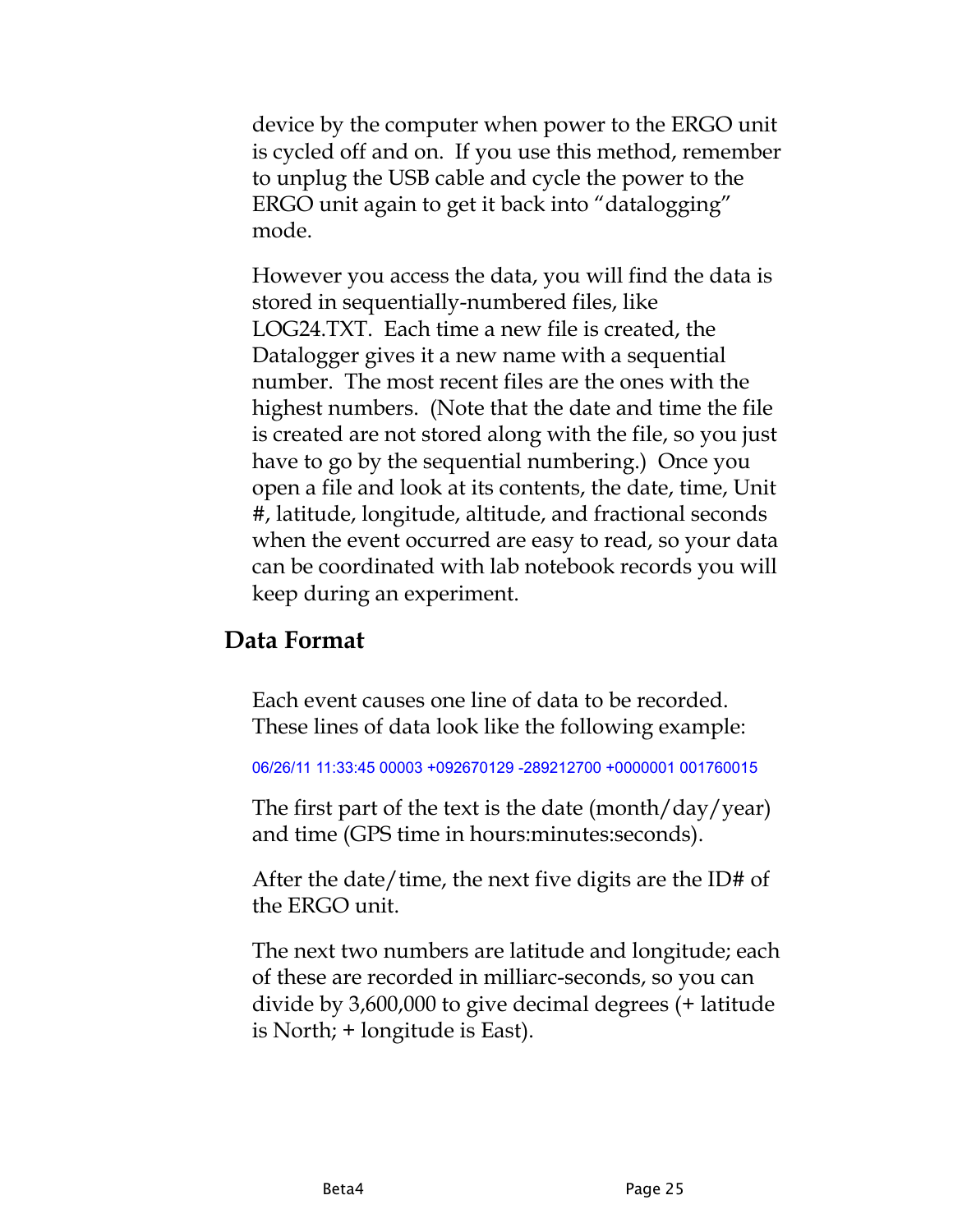The altitude follows, listed in centimeters above the "GPS Datum Geoid" (which is the idealized shape of the earth, and *not* altitude above sea level).

The final nine digits represent the fractional part of a second when the event occurred. For example, the event shown above from Unit #3 occurred on June 26, 2011, at 11:33:45.001760015.

#### **What is** *GPS Time***?**

"GPS Time" is nearly the same as Universal Time Coordinated (UTC), previously known as "Greenwich Mean Time" or GMT. However, leap seconds are periodically added to UTC to synchronize clock time with the earth's rotation, and this would be a big problem for the GPS system (and for the ERGO Project, too). Currently, in 2011, there have been 15 leapseconds added to UTC since the GPS system was started, so the time ERGO uses (GPS Time) is *15 seconds ahead (faster) than UTC*. It's a small difference, but if you're recording a field experiment in a notebook, and you're using a precision clock or watch set to UTC, keep the small difference in mind.

#### **How to Do a Field Experiment**

To perform a field experiment, or to collect data any time an internet connection isn't available, use the following procedure:

• Apply power to the system, using either the supplied AC Adapter, or a 12-volt battery. Record the time in your notebook when power is applied; that will be when your most recent data file begins.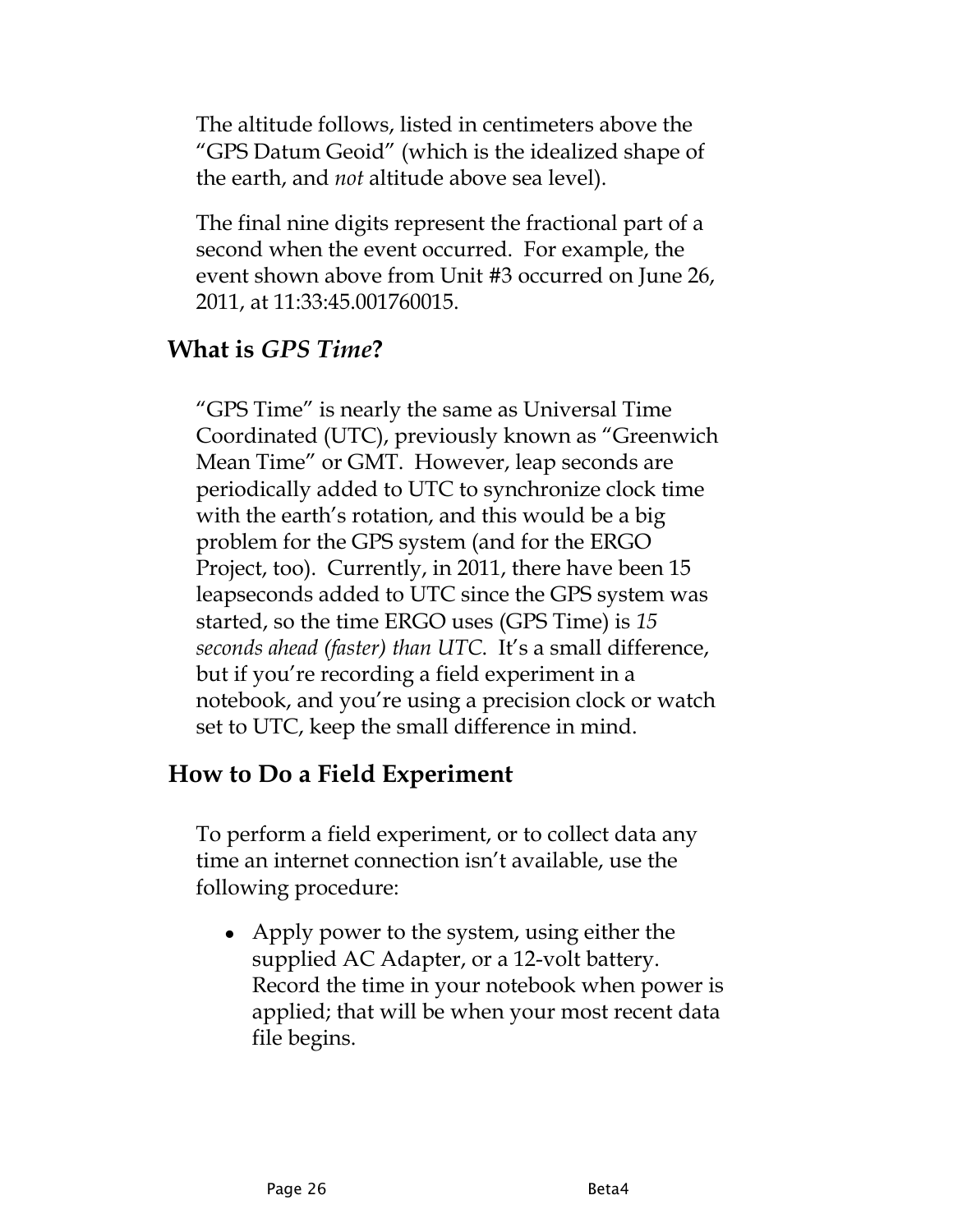- Place the GPS antenna in a place where it can "see" the sky, and allow twenty minutes for the GPS to lock onto satellites and calculate the exact time.
- If the GPS antenna is going to lose visibility of the sky, that's OK, but don't shut off the power once it has precision time-lock (it will make collecting data easier).
- In your notebook, make note of the time the experiment is started (when power is applied to the ERGO unit), and record each time there is an experimental change made (for example, if you move from a roof to a basement, or if you go into a tunnel, or if you place the ERGO unit in some special place or condition). Record these times precisely, down to the second. A cell phone is a pretty good time reference.

Once the experiment is over, record the time that the ERGO unit is turned off (that will end the datalogger file). Then, retrieve the data from the datalogger either by removing the Micro-SD card or by connecting to a computer with a USB cable. Open the most recent data file (the one with the highest number), and you should find your experimental data, which may be copied and pasted to a spreadsheet for analysis. Since you made records in your notebook each time the experimental conditions changed, and you can read out the date/time for each cosmic-ray event, it's simple to count the events per minute or per hour from your datalogger file. How did the event rates change as you changed the conditions in which the ERGO unit was placed? Why was there a change (or no change)?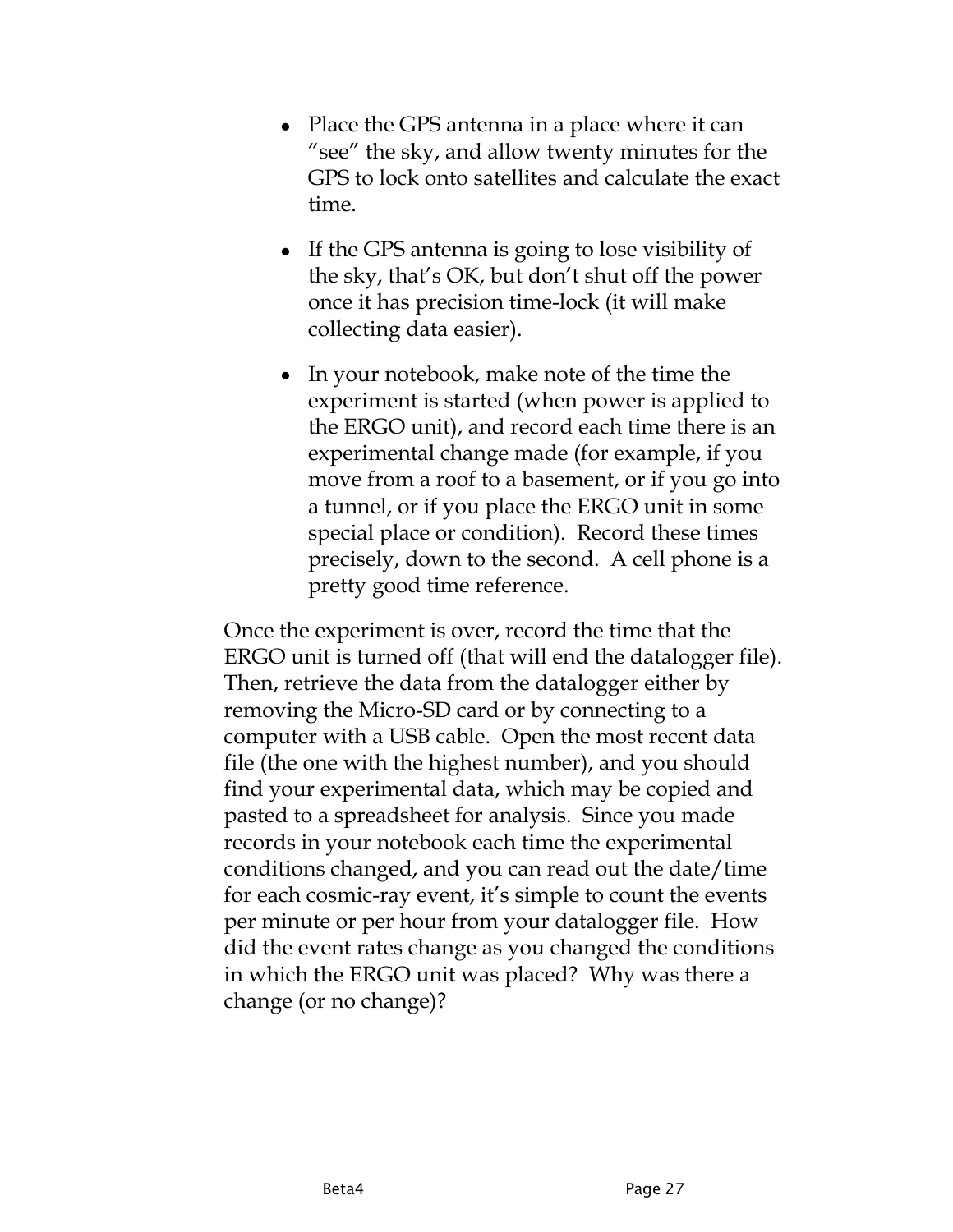## Sect. 12, Technical Details, Drawings, and **Schematics**

Various technical drawings, photos, and specifications follow to help the users understand the construction of the system's components.

#### Sect. 11, Technical Details, Drawings, and **Schematics**

Various technical drawings, photos, and specifications follow to help the users understand the construction of the system's components.

## **Detector/Timestamp Generator Assembly, with Internal Data Logger**



#### ERGO Pixel with G-M Detector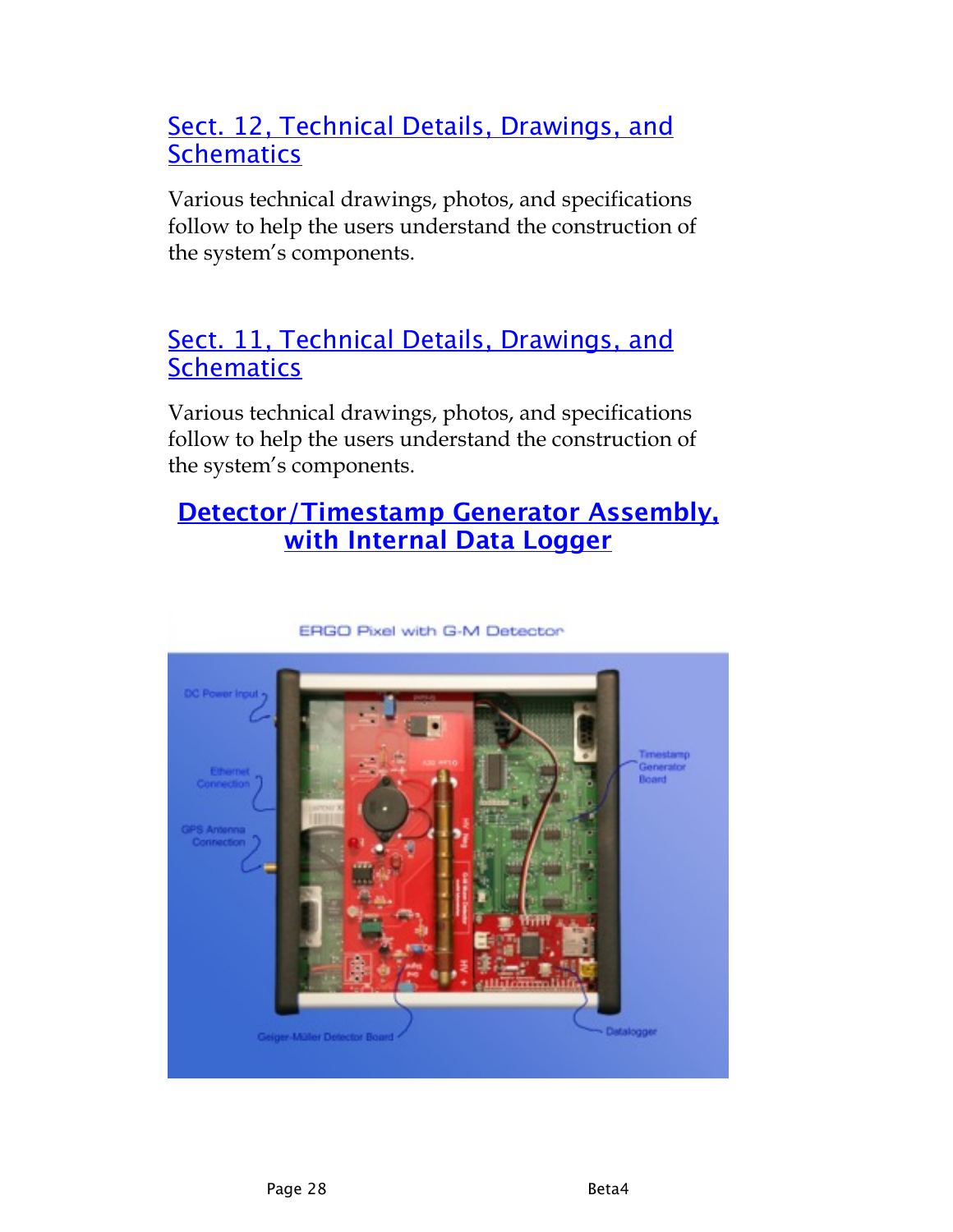## **Front and Rear Panels**

ERGO "Pixel" Front and Rear Panels



Rear Panel

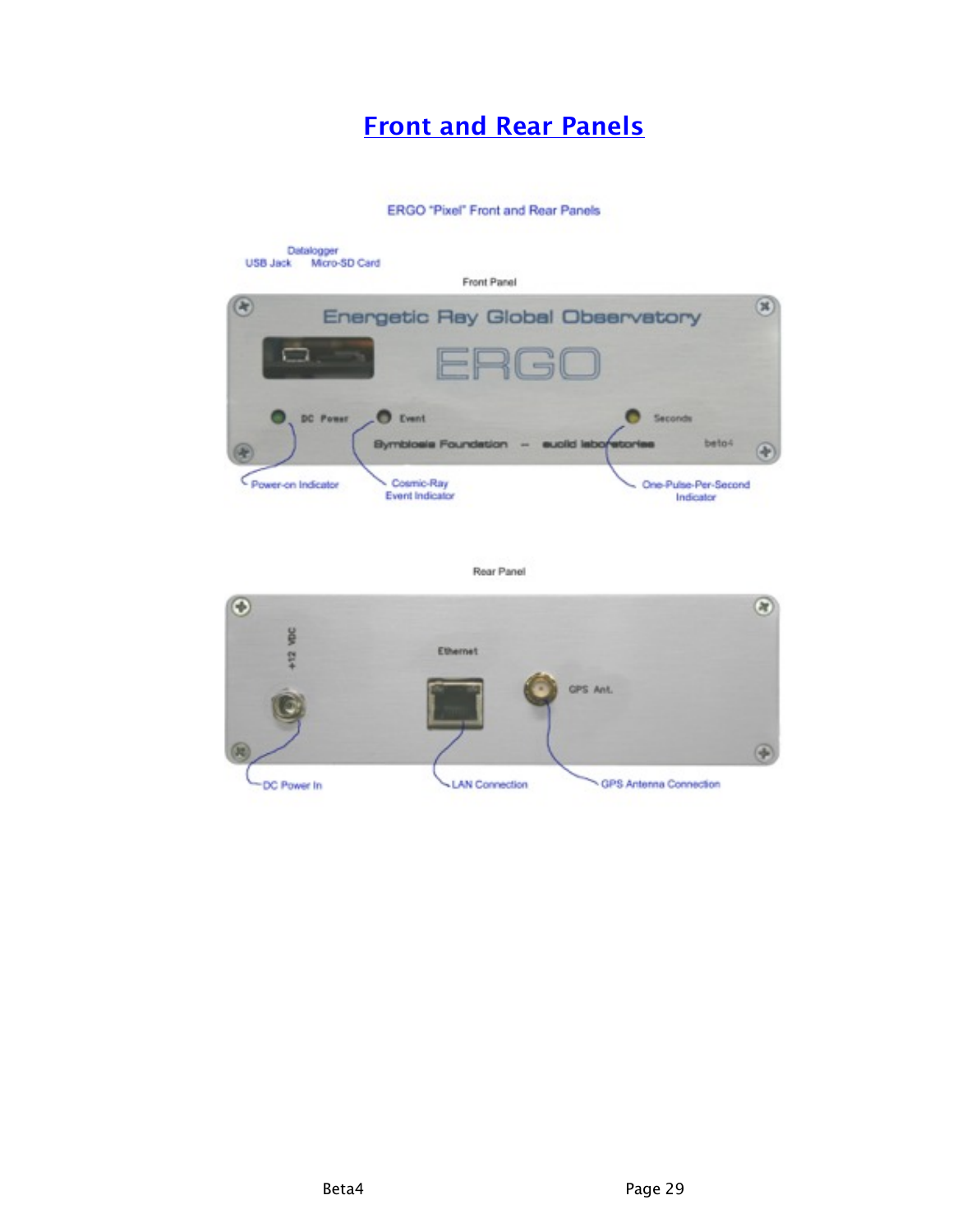# **ERGO Timestamp Generator**

# **Sub-systems**

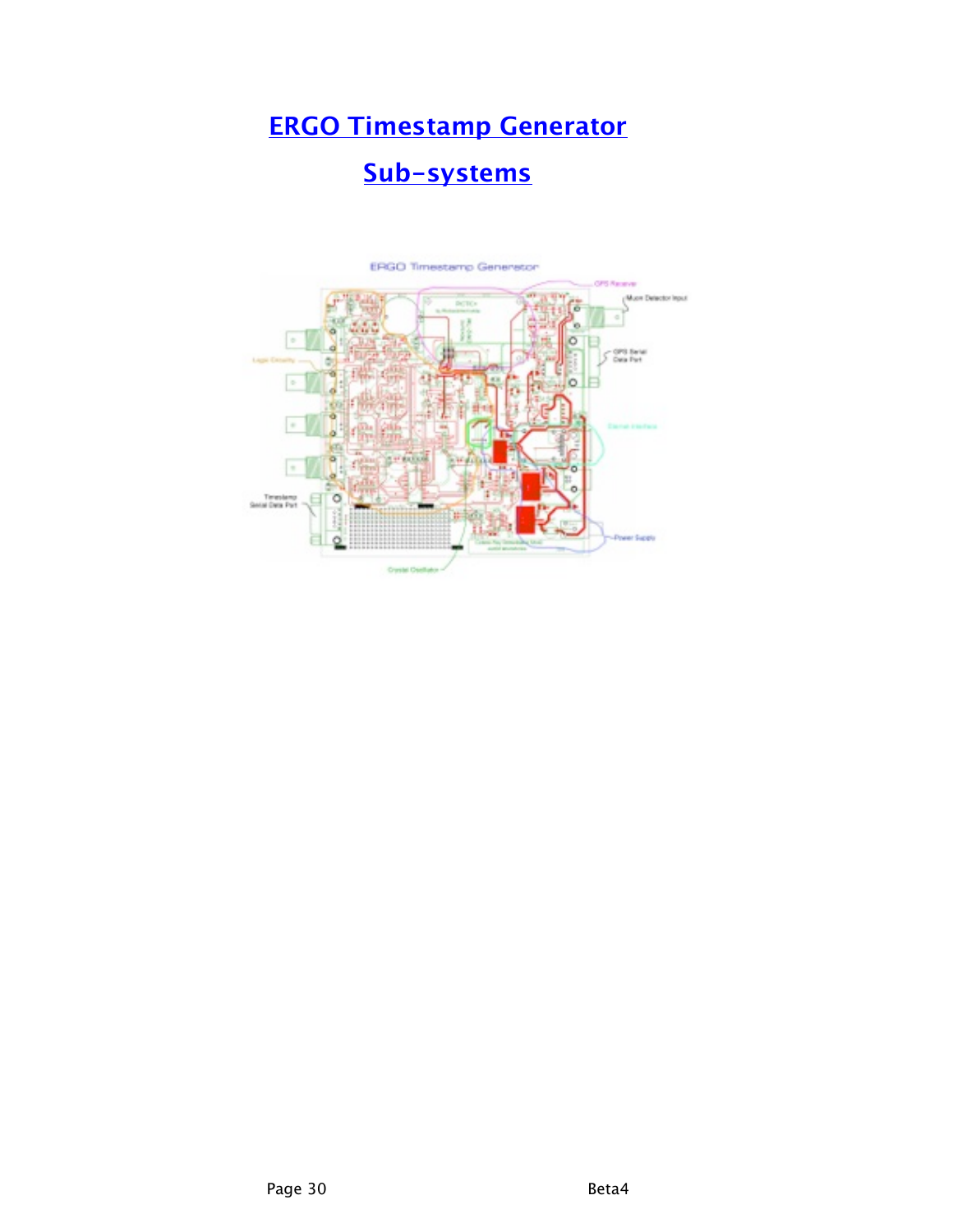# **ERGO Timestamp Gen. Schematic**

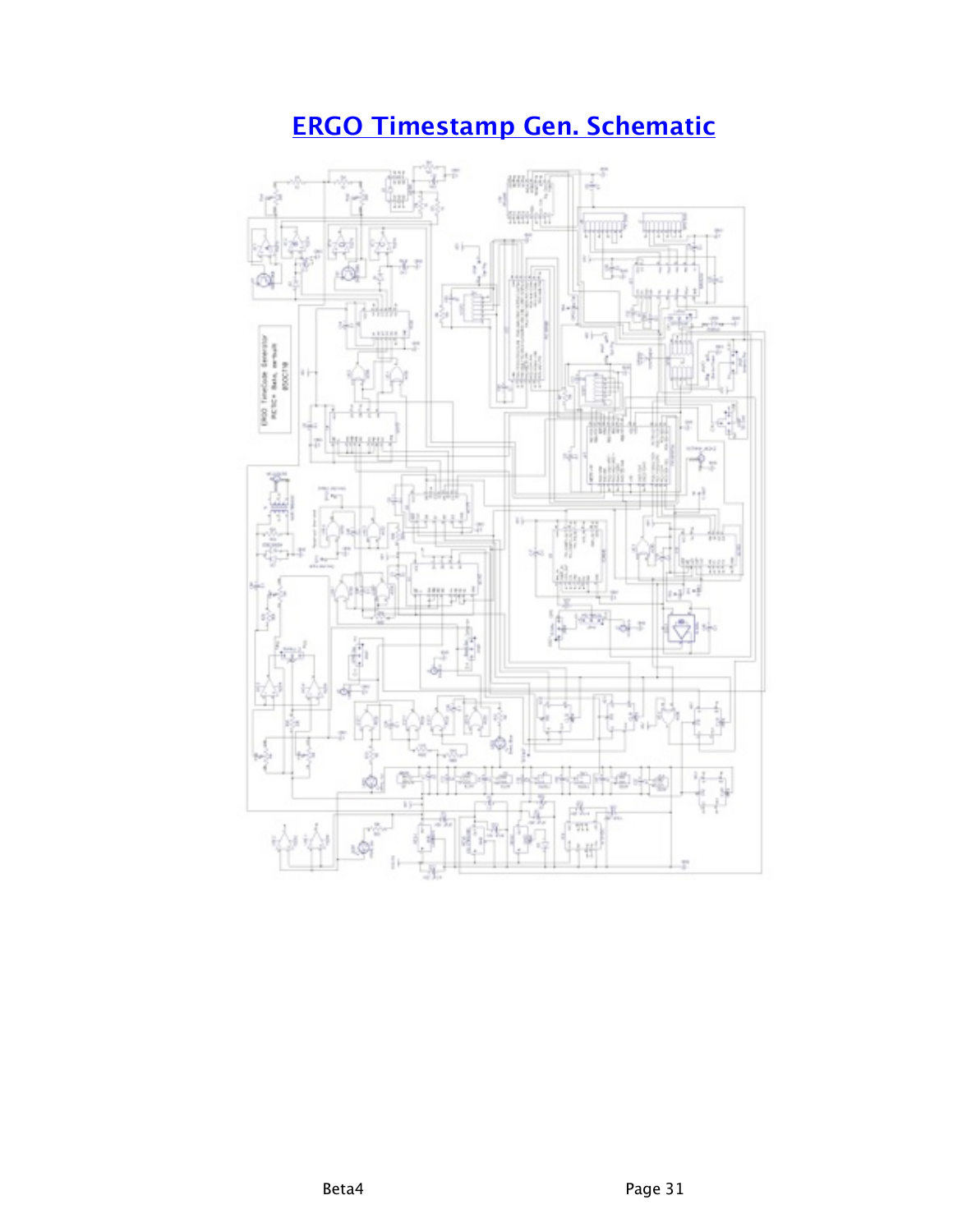#### **ERGO Beta-4 Timestamp Generator Set-up and Calibration**

#### **(performed by euclid laboratories)**

- 1. Adjust low-voltage regulator in G-M Muon Detector to 5.50 volts
- 2. Connect G-M Muon Detector to Timestamp Generator board (signal and power leads)
- 3. Connect GPS Antenna to Timestamp Generator
- 4. Verify that the polarity jumper (Jmp7) is on "Negative"
- 5. Adjust threshold (Pot6) to one-quarter turn clockwise from the setting where the blue "Event" LED goes from constantly-on to intermittent. If events are not being detected, a setting between one-eighth and one-half turn CW is acceptable
- 6. Verify that events are being randomly detected, a few seconds apart.
- 7. Connect the LAN cable and verify data are being sent by the Timestamp Generator.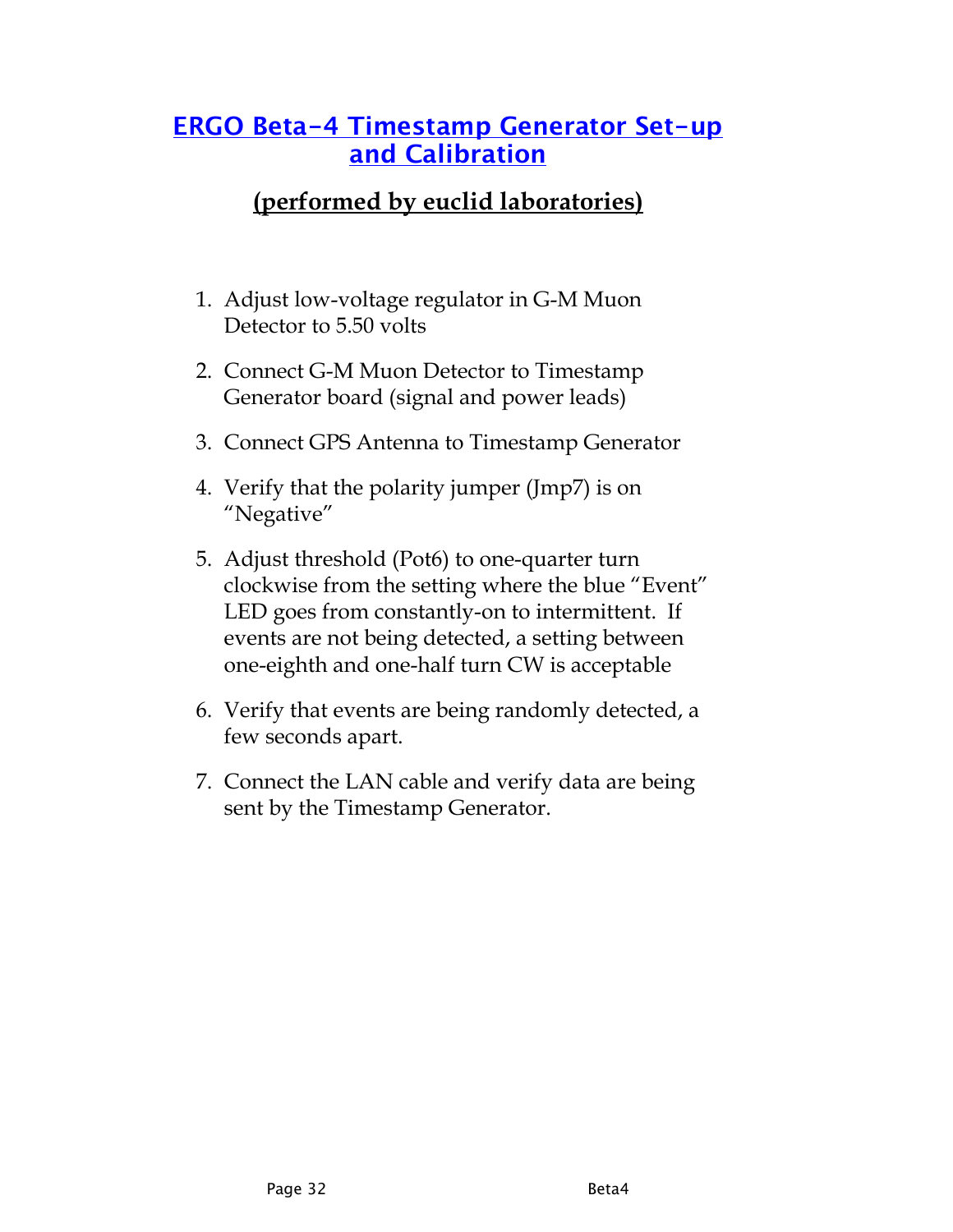#### **Local Installation of Microsoft SQL Database Manager for Accessing the ERGO Database**

#### **For Microsoft SQL Management Studio Express**

#### **Installing Microsoft SQL 2008 Server Management Studio with Advanced Features**

- Download the package software from Microsoft. The version to use for XP and other 32-bit Microsoft operating systems (XP Pro and Windows 7 32-bit) is SQLEXPRADV\_x86\_ENU.exe. You can find it with Google.
- Run installation package: SQLEXPRADV x86 ENU.exe
- Select "Installation" from left-hand list.
- Select first option: New SQL Server stand-alone installation or add features to an existing installation
- When "Setup Support Rules" comes up, fix any issues, such as installing Microsoft Power Shell or re-starting the computer. If no errors are reported, click "Close"
- When "Setup Support Files" comes up, click "Install"
- If no issues, click "Next"
- Click "Next" again to install the free version
- Click the box "I accept the license terms" and click "Next"
- Click "Select All" and then "Next"
- In "Instance Configuration" box, the Named instance should be dotted and indicate "SQLExpress"; the Instance ID should be "SQLExpress"; the Instance root directory should be "C:\Program Files\Microsoft SQL Server\". Click "Next"
- The next box "Disk Space Requirements" indicates how much space is required and how much is available. Click "Next"
- The next box, "Server Configuration" needs the Account Name and password to be entered:

SQL Server Database Engine: in "Account Name" select NT AUTHORITY\NETWORKING…

Password: blank

Sql Server Reporting sServices: in "Account Name" select NT AUTHORITY\NETWORKING…

Click Next